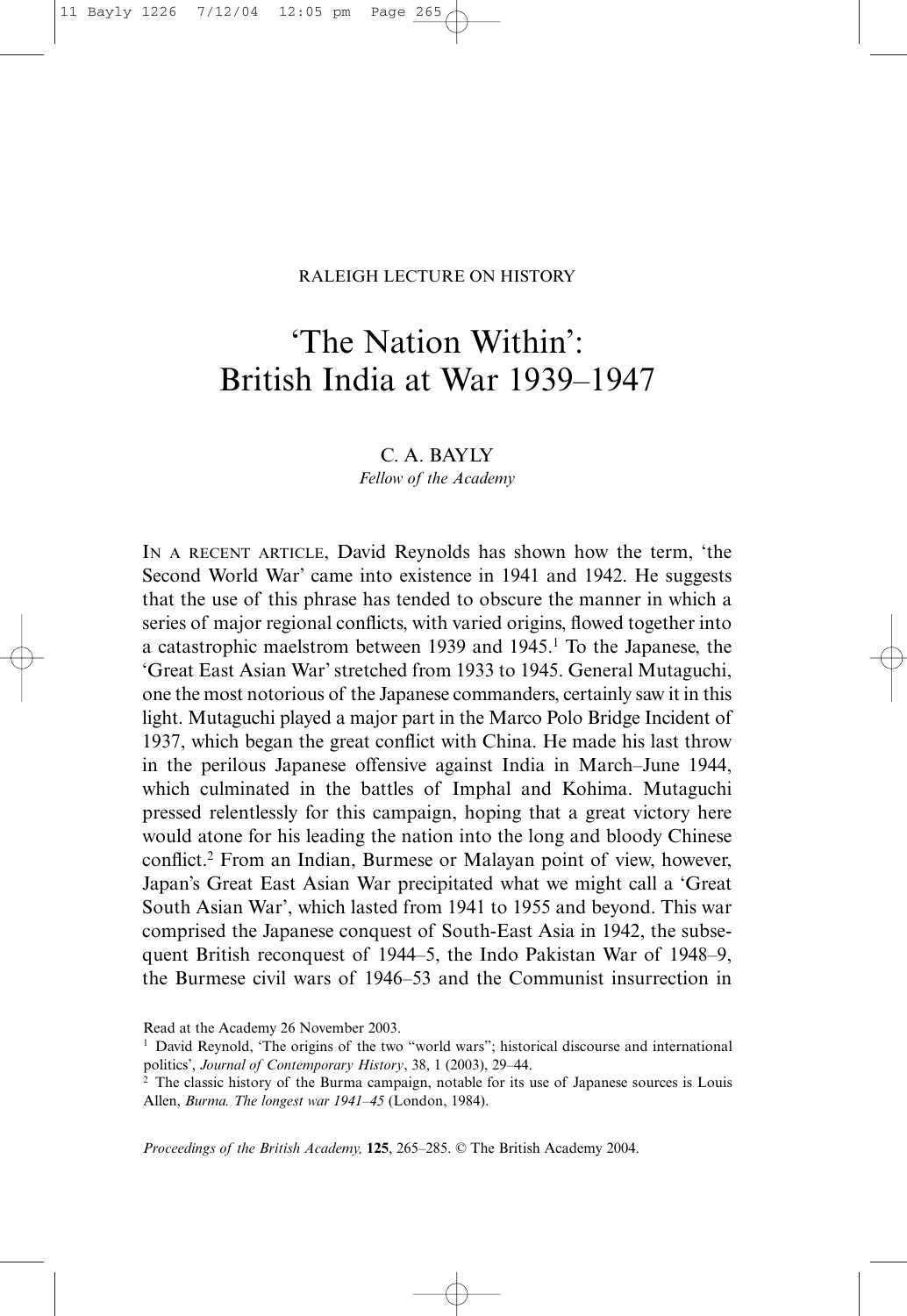Malaya. All these conflicts, along with the contemporary intercommunal massacres across the region, were bound together in tight chains of causation.

The pivotal event in the 'Great South Asian War' was the reconquest of Burma by William Slim's Fourteenth Army, a largely Indian force, between July 1944 and August 1945.3 On the high passes of Assam and north Burma, the Fourteenth Army inflicted on the Japanese the greatest land defeat in their modern history, with more than 100,000 casualties. The 'forgotten army' ensured, by a narrow margin, that the British would retain a degree of initiative in their dealings with South and South-East Asian nationalisms. It secured the partial continuation of British power in the East from 1945 to 1965, especially in the critical tin and rubber economy of Malaya. Along with D-Day, it made possible Britain's escape from complete eclipse by US power and resources, even though as Robinson and Louis argued, the British Empire hereafter became an 'Anglo-American' empire.4 Most significantly, the British reconquest of Burma determined the future of a series of regional conflicts which were to govern the history of South and South-East Asia over the next two generations. It destroyed the Indian National Army, which had fought on the Japanese side, so ensuring the emergence of Nehru's socialist and non-aligned India. It swung the balance towards Aung San's Burmese Independence Army and against the Communists. Broadly, too, the great 1944–5 offensive militarised and mobilised India, contributing to the tensions which exploded during 1947–9 in Partition, communal massacre and post-colonial warfare.

In this lecture, I intend to explore India's response to the Second World War from 1942 to 1945. Over these years, a deeply unpopular alien government managed to mobilise more than three million men for active warfare and at least another ten million men and women for war-related service and labour which many of them viewed with ambivalence. It considerably extended, even if it did not systematically 'develop' the infrastructure of a poor country which had been battered by years of depression and official neglect. In the midst of a major famine, when as a senior financial official said, 'you cannot tighten the belt of a skeleton',<sup>5</sup> it supported a huge range of hospital support staff and civilian experts.

<sup>3</sup> Sir William Slim, *Defeat into Victory* (London, 1956).

<sup>4</sup> Ronald Robinson and Wm Roger Louis, 'The imperialism of de-colonisation', *Journal of Imperial and Commonwealth History*, 22, 3 (1994), 462–511.

<sup>5</sup> Statement of Financial Adviser, Military Finance, at Army Commanders' Conference, 9 July 1943, India Intelligence Summary, 23 July 1943, Oriental and India Office Collections, British Library (hereafter OIOC), L/WS/1/1433.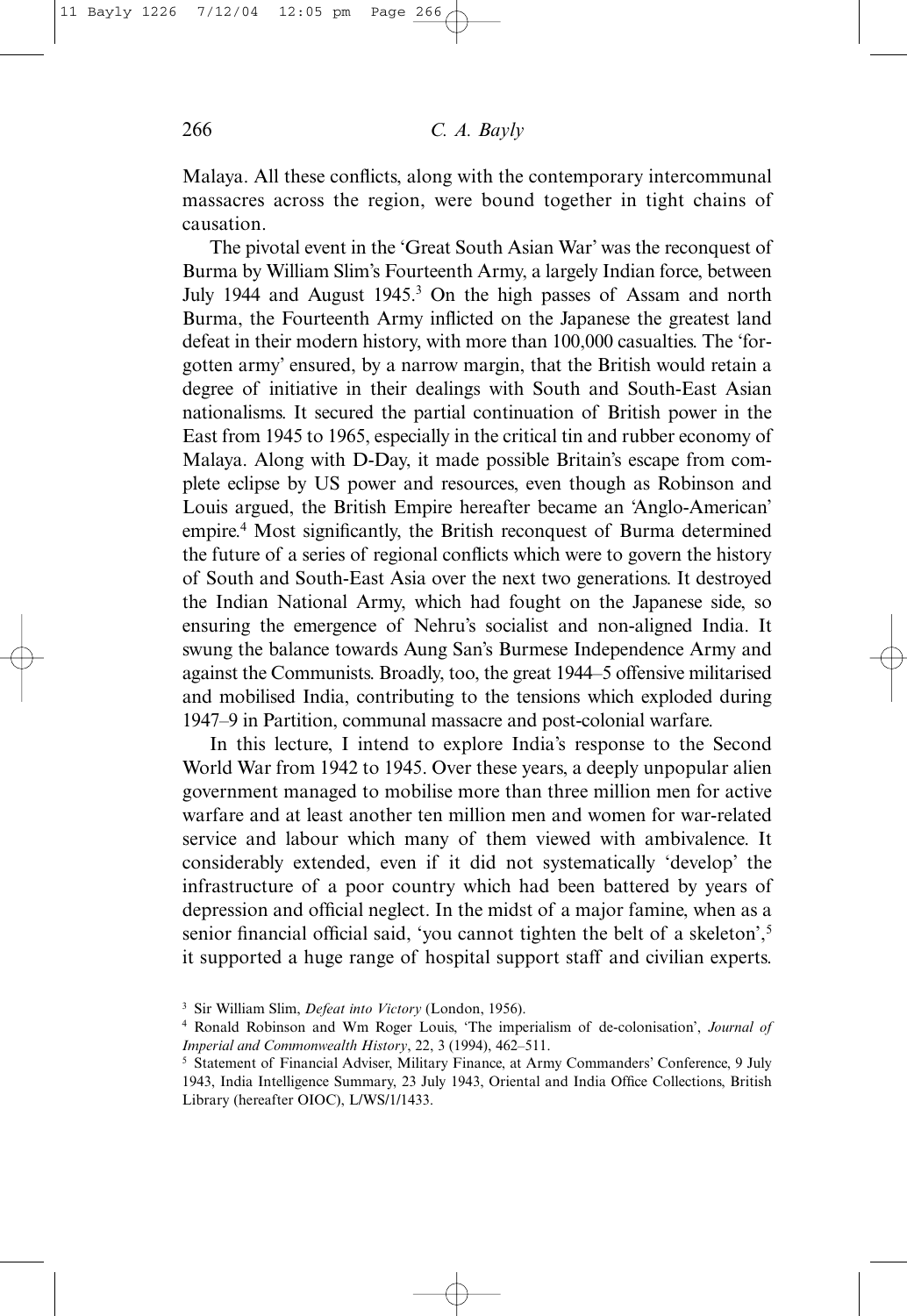Most remarkable, this etiolated colonial state secured the temporary, ambiguous and partial cooperation of a sufficient number of India's farmer-soldiers, merchants, industrialists and middle-class professionals to defeat Asia's most formidable military power. This was a power that had proclaimed 'Asia for the Asians!' and had been a model for Indian nationalists since 1905. If the British Government of India was, as Gandhi famously said, a 'failing bank' issuing post-dated cheques, its credit seemed surprisingly robust. I consider that this story throws light not only on a critical phase of Indian history, but on the nature of colonial hegemony, on ideologies of cooperation and resistance and on the control of labour in colonised societies more broadly.

To appreciate India's partial, geographically limited and yet profound transformation, we must understand that the colonial system was on the point of almost complete dissolution as late as July 1942. Senior officials conceded that, had the Japanese been able to put two divisions into south India that year, they could have conquered the whole of the Peninsula within a few weeks. British and Indian troops were struggling back from Burma through Arakan and Assam, demoralised and disordered. Huge numbers of wounded soldiers were left without adequate medical facilities in foetid camps around Gauhati in Assam. British prestige had suffered a near knockout blow as perhaps 140,000 refugees struggled through the mud and high passes back to India.<sup>6</sup> Of these, at the lowest reckoning, perhaps 50,000 perished of malnutrition and disease and the figure may have approached 100,000. Despite official denials, the evacuation policy was contradictory, incompetently executed and riddled with assumptions about race, nutrition and fitness. The 'Quit India' crowds that raged through the eastern Indian towns in the summer of 1942 had every reason to think that the Raj was at an end.7 With their own eyes people had seen the lines of demoralised and wounded soldiers and heard from Indian and Burmese refugees of the headlong flight of the white rulers.

The initial riposte, too, was largely a failure, as contemporary unofficial accounts and later memoirs attest. The British attempt to build up again in Arakan and Assam in late 1942 and in 1943 was a dismal failure.<sup>8</sup> David Atkins, a major with a transport corps taking supplies up to the Assam bridgehead at Dimapur, told a sorry story. The authorities insisted that the units stopped overnight in malarious camping grounds with the

<sup>6</sup> Hugh Tinker, 'The Indian exodus from Burma 1942', *Journal of South-East Asian Studies*, 6, 1 (March 1975), 1–22.

<sup>7</sup> Indivar Kamtekar, 'The shiver of 1942', *Studies in History*, NS, 18, 1 (2002), 81–102.

<sup>8</sup> Allen, *Burma*, pp. 91–149.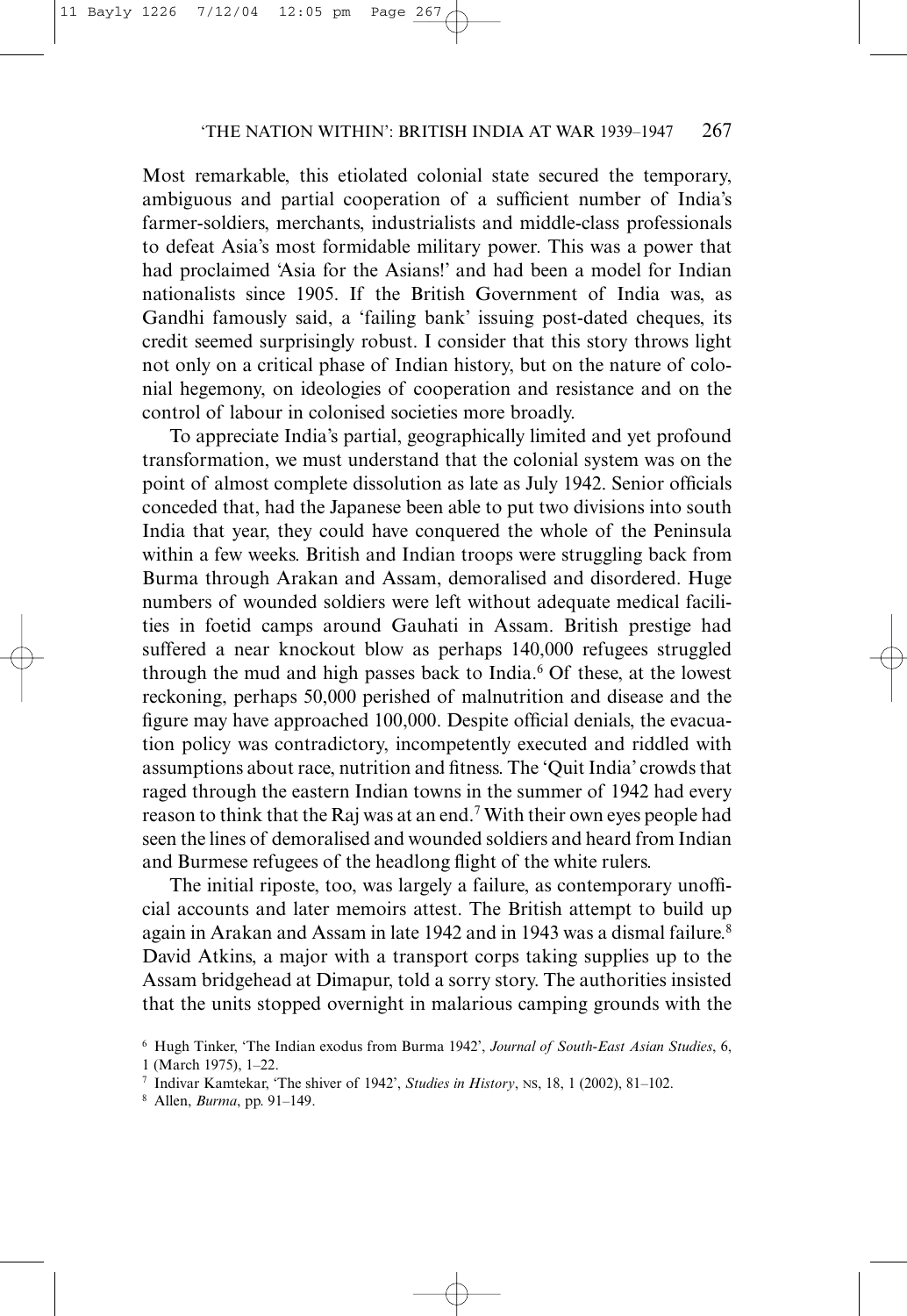result that ninety per cent of Atkins's own men developed malaria.<sup>9</sup> The willing drivers, many from Madras, were too weak and malnourished to manoeuvre the heavy Canadian Chevrolet trucks with the result that dozens toppled over crevasses into roadside ravines killing their drivers. In early 1943, India's Eastern Command launched an attack against the Japanese in Arakan. This was another failure. The Japanese were equipped with fast speedboats and well dug-in. British command and logistics were weak. Several Indian units, mainly Sikhs, mutinied and threw down their arms as they were outflanked by the Japanese once again. A local Muslim official observed colourfully that, on the appearance of the Japanese, the lethargic British and Indian troops 'began to run as no deer had ever run when chased by a tiger'.10 When the *Statesman* of Calcutta, a British run but Indian-staffed newspaper, queried the competence of the military command, it was ordered to desist and its journalists harassed.11 An American officer, with a penchant for history, later wrote that his countrymen were appalled by the inefficiency and unreadiness of the Government of India. This he likened to an amalgam of 'Austro-Hungary and the [French] Third Republic' in their last days.12 Indian Eastern Command had little up-to-date experience beyond punitive expeditions against Naga tribesmen. The governments of Bengal and Assam were regarded as the most ineffective, corrupt and demoralised in the subcontinent.

Civilian India was, indeed, hardly more robust. Plains eastern India was still sullen following the suppression of the Quit India movement of August–September 1942 and a further outbreak of internal disorder might well have been disastrous. One Indian officer, who had joined up in Europe out of anti-fascist sympathies, refused to take part in the suppression of Indian political demonstrations.13 Senior officers wanted him court-martialed and shot. But so general was the sympathy among Indian troops that Indian officers persuaded their British superiors simply to

<sup>9</sup> David Atkins, *The Reluctant Major* (Pulborough, 1982), esp. pp. 55–66.

<sup>&</sup>lt;sup>10</sup> Zainuddin, Assistant Liaison Officer, Kyautaw area, 'Confidential account of my experiences prior to and during the re-occupation of the Kyautaw area by the British', Imperial War Museum, Irwin Papers.

<sup>&</sup>lt;sup>11</sup> Ian Stephens to Vyvyan Edwards, 18 April 1943, Stephens Papers, Box 20 and 'Genl. Irwin's Conference', Stephens Papers, Box 1, Centre of South Asian Studies, Cambridge (hereafter, CSAS).]

<sup>&</sup>lt;sup>12</sup> The letter is undated but is from from early 1944, Wavell responded to it in a private letter to Amery, 9 May 1944, OIOC, L/P and O/4/24.

<sup>13</sup> D. K. Palit, *Major General A. A. Rudra. His services in three armies and two world wars* (Delhi, 1997), p. 252.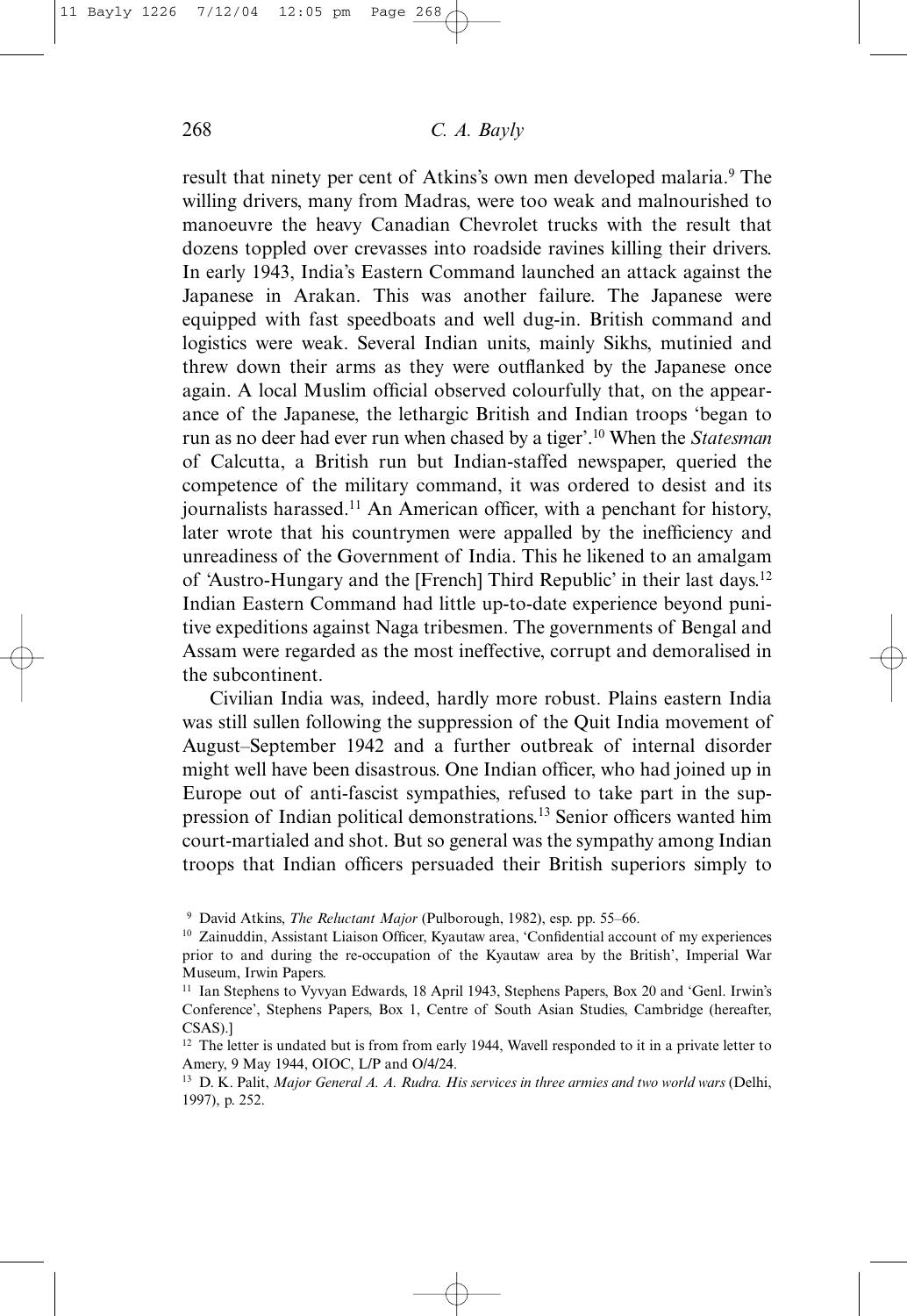dismiss him from the service. Rumours of defections to the Indian National Army in Singapore soon began to reach units in India, compounding the collapse in morale. Even more devastating was the loss of faith in the competence of the British government following the Bengal famine of 1943. Up to three million people perished in that year and deaths from subsequent diseases and malnutrition continued into 1944.14 The loss of Burma rice to the Japanese was a major cause of the famine. But ill-considered policies of destroying civilian transport to 'deny' it to the enemy drove the hunger deeper. As starving women and children gathered outside the gates of military camps in eastern India, Indian and British soldiers began to share their food with the destitute.<sup>15</sup> The morale of the army crumbled further. These events convinced large parts of the civilian population that British rule was on the point of destroying them altogether. Subhas Chandra Bose, commander of the INA, now based in Burma, played his most effective propaganda card when he offered to supply Bengal with rice on behalf of the Government of Free India. It is not surprising that on several occasions in 1943 and early 1944, the Imperial General Staff considered the complete abandonment of India as a base for operations against the Japanese and the transfer of the whole Allied war effort to northern Australia.<sup>16</sup>

How then was this demoralised army and disintegrating polity able to deliver within two years a massive and effective counter-blow? Of course, there are other examples of precarious and unpopular regimes galvanising their populations for supreme effort. The Russian and Austro-Hungarian offensives of 1916 or the Ottoman attacks on the British in the Arab provinces in the same year are cases in point. To some degree, the Soviet fight-back from its Siberian hinterland in late 1942–3 provides a parallel. Yet these were cases where embattled authorities could still count on patriotism and a deep hatred of the enemy. Here I want to consider three, interrelated issues. These are: the moral rearmament of the Indian army and its civilian and transport services; the mass mobilisation of civilian labour and the propaganda offensive of the British government which secured the partial allegiance or at least acquiescence of part

<sup>&</sup>lt;sup>14</sup> One of the best short sustained analyses of the roots of the famine is to be found in the papers of L. G. Pinnell, Superintendent of Civil Supplies, especially 'Tabular History Statement' and 'Note to Famine Commission', OIOC, Mss Eur D 911/7; cf. Paul Greenough, *Prosperity and Misery in Modern Bengal. The Famine of 1943–1944* (New Delhi, 1982).

<sup>&</sup>lt;sup>15</sup> Intelligence Report, 1 Sept. 1943, OIOC, L/WS/1/1433; Barnes Diary, 22 March 1944, CSAS, W. S. Barnes Papers.

<sup>&</sup>lt;sup>16</sup> Chiefs of Staff Committee, 3 April 1944, 'Maintenance of India as a base', Public Record Office (hereafter PRO), WO/106/3836.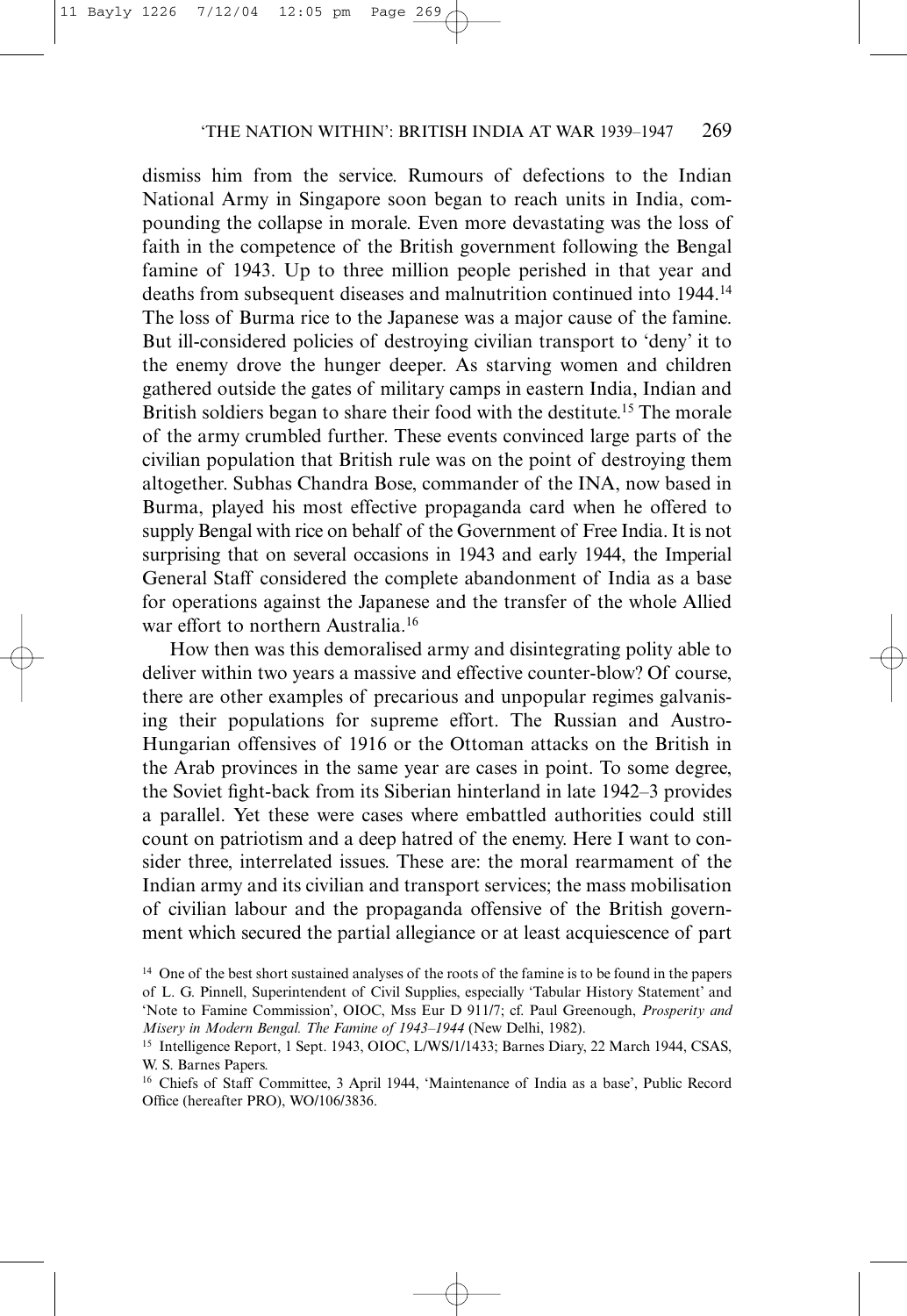of the population. I then want to turn to the aspirations of Indians themselves during these years. First, however, it is important to take into account the British use of force which, as in the case of Stalin, was of some consequence in holding the line. Anthony Beevor, in particular, has shown vividly how, patriotic feeling notwithstanding, terror had to be widely applied to both military and civilian personnel in order to ensure the success of the Stalingrad campaign.<sup>17</sup>

Corporal punishment and violent crowd control with steel-tipped lathis were everyday features of colonial India. Landlords, tea plantation owners and factory owners commonly used rattan canes to discipline their subordinates. A young British lawyer arriving in India in 1942 was surprised to find that his superiors quite unselfconsciously tapped or struck Indians with a cane.18 In 1942 and 1943 the level of physical violence used by the British against Indians increased dramatically. Martial law was invoked frequently. British expatriate opinion was hostile to Indians, seeing them as virtual collaborators with the Japanese, stories of whose atrocities were filtering back to India. The systematic campaign of Congress radicals against lines of communication essential to the war effort in August and September 1942 bore out these fears. The CID noted that there had been strenuous attempts to sabotage the telegraph and railway lines in South-Eastern India.19 These were critical communications with Ceylon, which was believed to be under imminent danger of a sea-borne assault from the Japanese.<sup>20</sup>

The authorities themselves encouraged a violent response against Indian demonstrators whom they classed with potential saboteurs. Lord Linlithgow, the Viceroy, gave orders that suspected saboteurs seen moving along lines of communication should be machine-gunned from the air. $2<sup>1</sup>$ An official in London minuted that this was an 'exhilarating development'. Churchill stoked up hatred of the Congress and returned to his youthful populist rhetoric in describing it as an organ of 'big-business' in league with the enemy. Even the Secretary of State himself, Leo Amery, stolid in the face of disturbances and famine, famously described Churchill's 'Nazi-like' attitude to Indians. Local officials took their lead

<sup>17</sup> Anthony Beevor, *Stalingrad* (London, 1988).

<sup>&</sup>lt;sup>18</sup> Personal communication from the late Dr Richard Gooderson.

<sup>19</sup> The best narrative of the Quit India movement is to be found in 'India Intelligence summaries', Aug.–Oct. 1942, OIOC, L/WS/1/1433.

<sup>20</sup> India Intelligence Summaries, 16 Oct. 1942, OIOC, L/WS/1/1433.

<sup>21</sup> Note on Viceroy to Secretary of State, 15 Aug. 1942, 'Disturbances in India, 1942', PRO, WO 106/3721.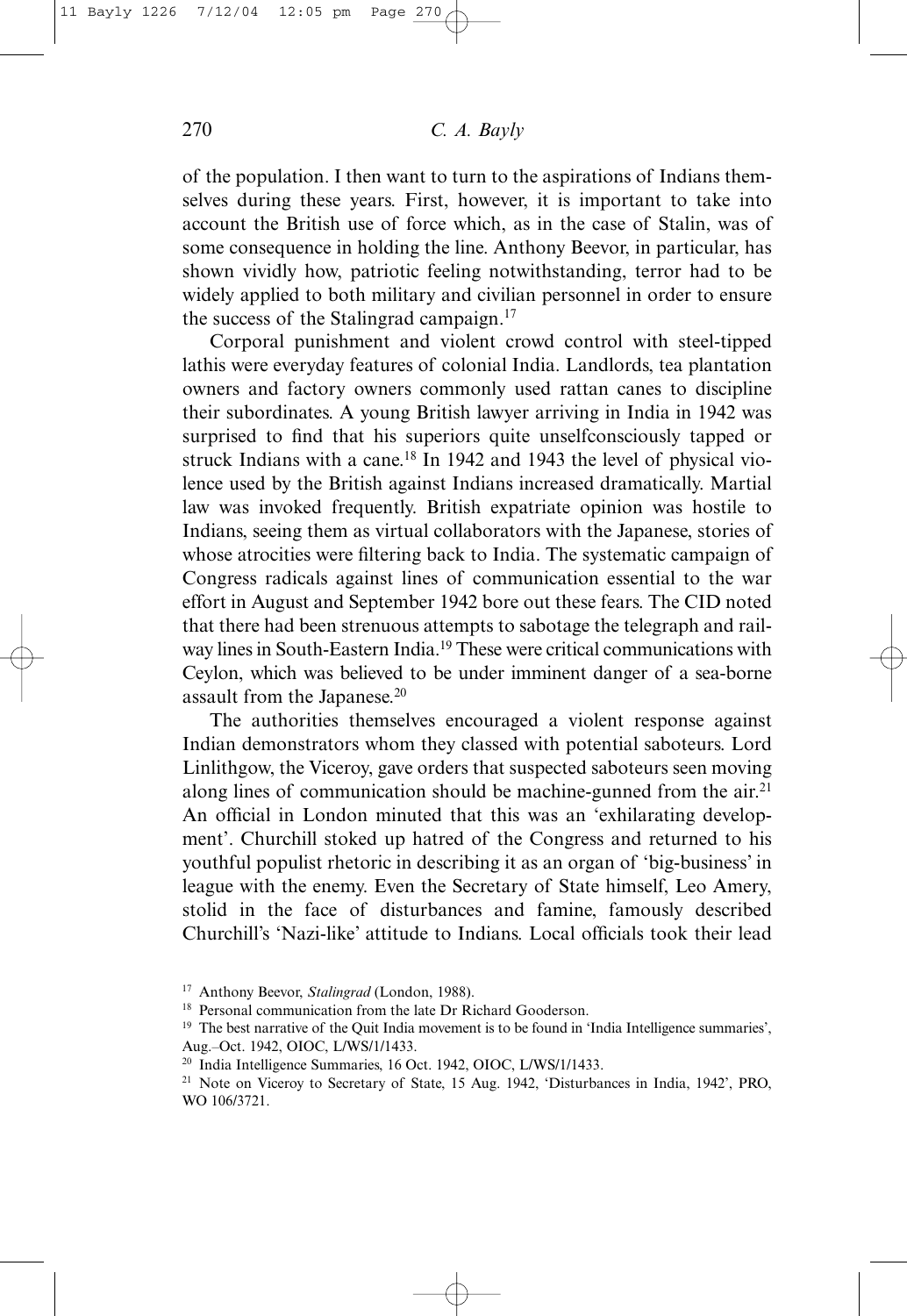from above. However cruel were Japanese atrocities against civilians throughout South-East Asia, British 'pacifications' in Bengal and Bihar in 1942–3 were acts of considerable violence.<sup>22</sup> The perpetrators were not brought to book, as were the Japanese. One British officer who torched villages and shot and beat their inhabitants in 1942 retired to a peaceful life as rector in a Cambridgeshire village. An official in Bihar had peaceful Indian demonstrators routinely flogged. He believed that he had prevented the spread of Congress demonstrations to the all-important coal fields in the southern part of the province.<sup>23</sup> Responding to hundreds of incidents like this, Amery was obliged to make a statement in Parliament confirming that flogging in India involved only the use of a heavy bamboo cane rather than a 'cat-o'-nine tails'. Military sedition was repaid yet more ruthlessly. There is some retrospective evidence to suggest that the first batches of INA prisoners captured by the British were taken to the Lahore Fort where they were interrogated and summarily executed. Ajit Rudra, one of the most important of the senior Indian officers, certainly believed these rumours. According to him, it was only after he and fellow officers had warned their commanders that Indians would not stand for this, that INA prisoners were routinely imprisoned for later trial.<sup>24</sup>

The repression was extremely successful in the short run. About 66,000 people were detained or convicted and about a quarter, including most Congress leaders, were still in jail in 1944. Up to 2,500 demonstrators had been shot.25 The army and the Indian police had not wavered in their allegiance, as they were to do in 1945–6. Resistance had been driven into the Bihar hinterland and distant north Bengal villages where it merged with persistent agrarian conflict. Bose's Indian supporters, formerly grouped in the Forward Bloc, were in prison or under house arrest. All this was strategically most important, because it ensured that fewer troops needed for the eastern front would be diverted to internal duties in aid of the civil power. Over the next few months, the unfolding of famine in eastern India also muted or aborted political activity. Many Congress leaders believed at the time, and many Indians still believe, that the famine was a deliberate act of policy.

The violent suppression of dissidence, however, does not explain the most important part of the story, the capacity of India Base to regenerate

<sup>22</sup> Vinita Damodaran, *Broken Promises. Popular protest, Indian nationalism and the Congress party in Bihar 1935–46* (Delhi, 1992); G. Pandey (ed.), *The Indian Nation in 1942* (Calcutta, 1988).

<sup>23</sup> Memoir of Lawrence Walter Russell, p. 3, OIOC, Mss Eur D 1041.

<sup>24</sup> D. C. Palit, *Rudra*, pp. 252, 256–7.

<sup>25</sup> J. M. Brown, *Gandhi. Prisoner of Hope* (New Haven, 1989), pp. 337–44.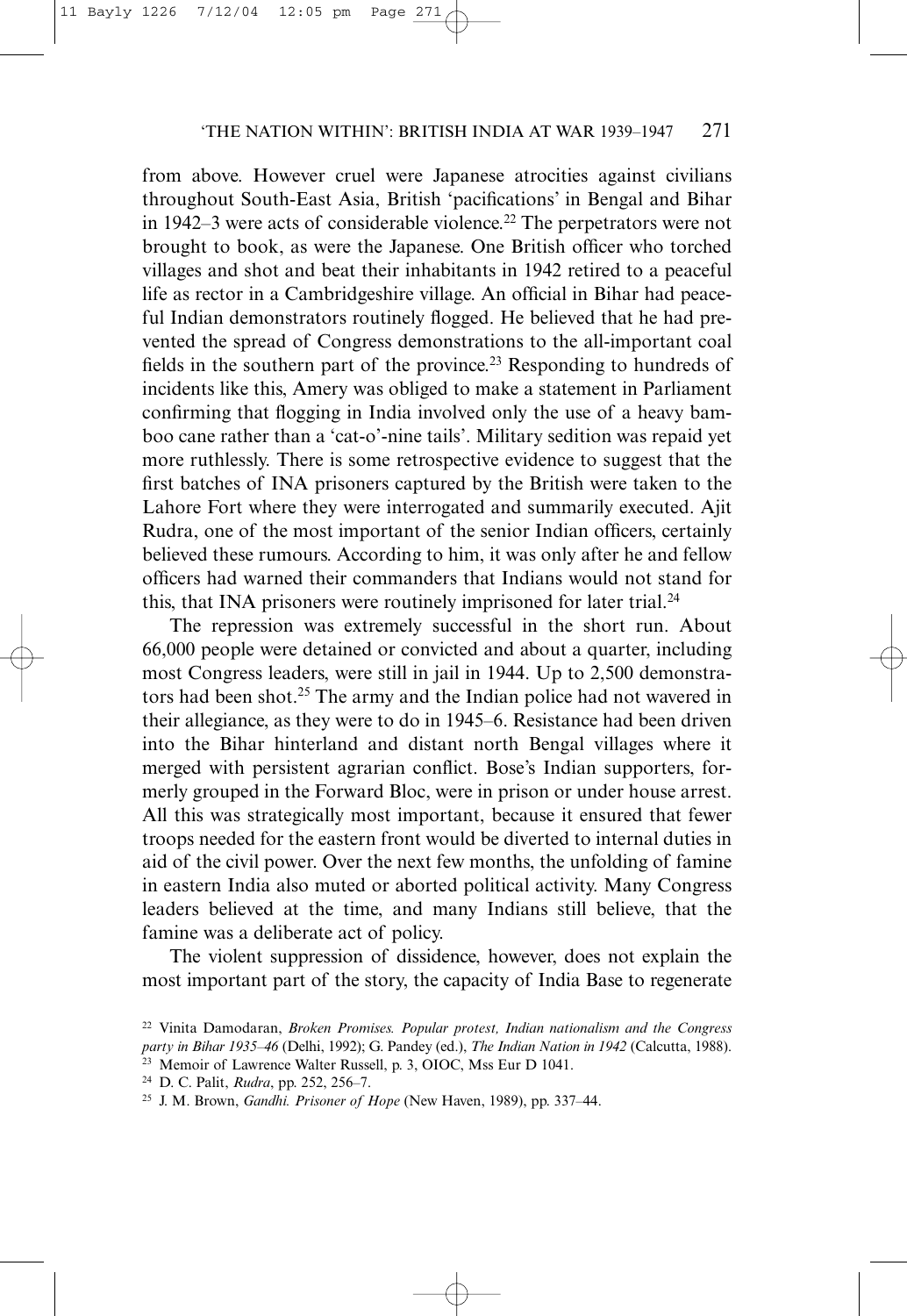and deliver a formidable counter-punch against the Japanese over the following two years. Repression might have aborted a popular political movement, but it could not in itself have motivated a wide range of elites and ordinary people to engage in vigorous war work across India. In order to explain the moral rearmament of the Raj, the first thing to note is that the Government of India sustained what amounted to a significant military intervention, if not quite a military coup, in the second half of 1943. British rule, *in extremis*, was returned in part to its origins as a military despotism.26 This transformation anticipated the military nature of the imperial establishment in late-colonialism: Malaya under Templer, Cyprus, Aden and the suppression of Mau Mau in East Africa come to mind.27 The issue in the imperial history literature is often still posed in terms of an antithesis between British civil government and the militarism of the French counter-revolutionary drive in Indochina, Madagascar and North Africa. But this is an exaggeration. In India in 1943, Wavell, former commander in chief of the Indian Army replaced a civilian viceroy and immediately military voices became more powerful at all levels of government. The authorities sent their most trusted Indian soldier, Rudra, to Bengal as a prelude to taking over the management of famine and food supply. Rudra's report was not encouraging. He told of a British district collector who tried to avoid meeting him to discuss relief in a starving district. The official blamed a pre-arranged tennis match. Within weeks, however, the military had taken over food distribution in the Bengal districts.<sup>28</sup> Army lorries carrying the slogan 'food for the people' in Bengali toured the outlying towns where up to a quarter of the population had already perished.

Wavell fired no magic bullet. Famine deaths multiplied into 1944 and 1945. The famished population could not now digest food, even when they obtained it. Many died of disease. Nevertheless, contemporary Indian testimony makes it clear that the Army's higher profile and Wavell's personal visit to Calcutta, something that Linlithgow never considered, raised civilian morale appreciably. Senior British Bengal civil servants had long been regarded as weedy and incompetent, even by their

<sup>&</sup>lt;sup>26</sup> The most useful discussion of the colonial state in the twentieth century remains B. R. Tomlinson, *The Political Economy of the Raj 1914–47*. *The economics of decolonisation in India* (London, 1979).

<sup>27</sup> See for Malaya, T. N. Harper, *The End of Empire and the Making of Malaya* (Cambridge, 1999); A. J. Stockwell (ed.), *Malaya*, part 2, *The Communist Insurrection 1948–53*. *British Documents on the End of Empire* (London, 1995), introduction; for East Africa, D. A. Low and Alison Smith (eds.), *History of East Africa*, 3 (Oxford, 1976).

<sup>28</sup> Rudra, *Palit*, p. 269.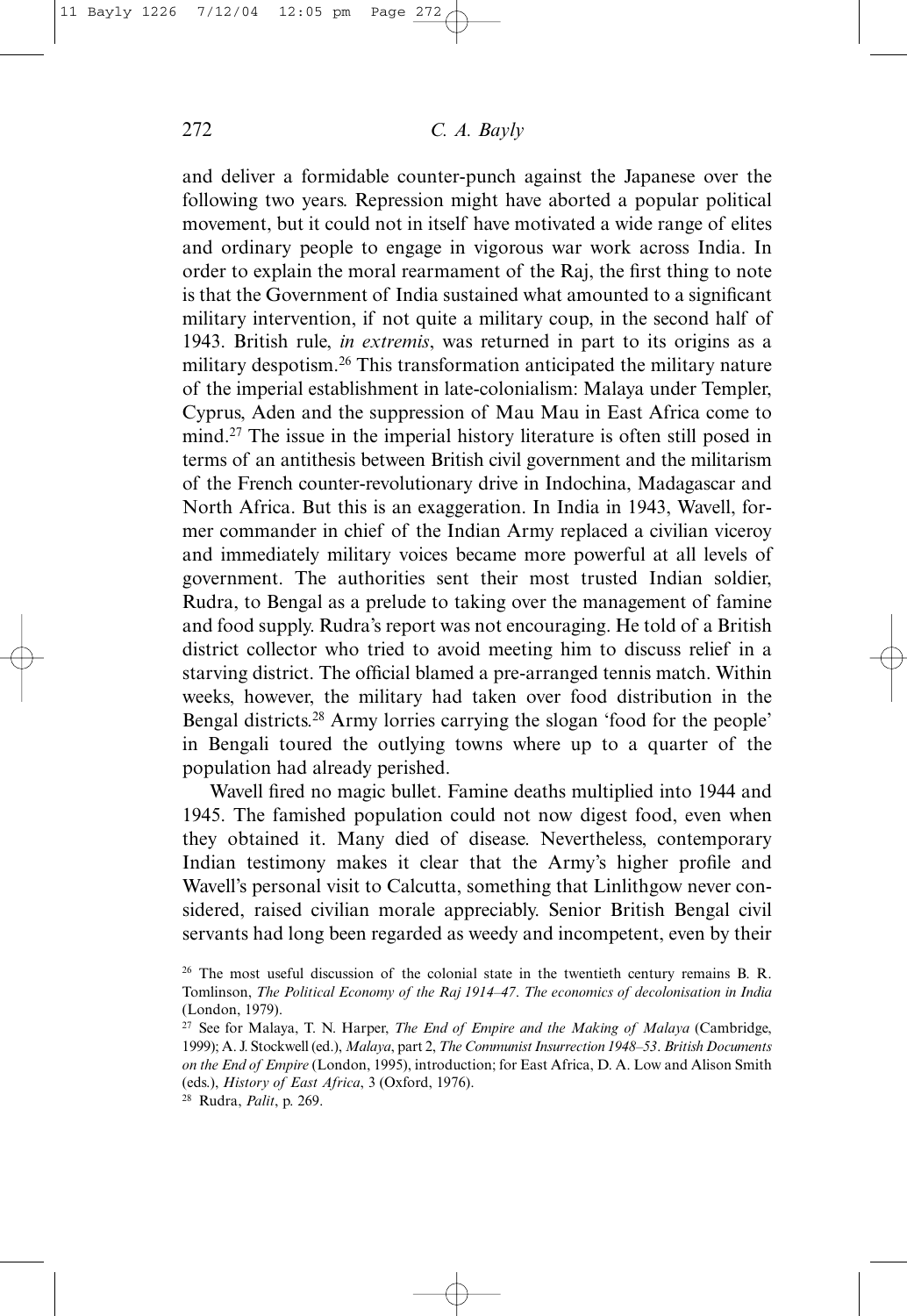own officials, such as Arthur Dash. The corruption of the ministers of the Bengal government brought contempt on it. Now American military engineers quietly took over control of sections the eastern railway network and began to reconstruct Calcutta port. A sudden surge of infrastructure development began to redress decades of neglect. Military pioneer labour was drafted into coal fields and iron foundries.<sup>29</sup>

Another development contributed to this quiet military coup in the later months of 1943. This was the creation of South-East Asia Command and the consolidation of India Command as a body for logistical support. The new Supreme Allied Commander South-East Asia, Lord Louis Mountbatten, appeared in India with a mixed reputation. Alan Brooke, Chief of the Imperial General Staff found him an irritant on the western front, citing bizarre schemes of his such as building aircraft carriers out of ice floes. On the other hand, Mountbatten appreciated earlier than most British soldiers or politicians the importance of self-presentation and propaganda.30 Even though he later moved off from Delhi to Kandy in Ceylon, his ideas were very influential in both SEAC and India Command. All-India Radio adopted more aggressive and focused propaganda methods, recruiting South-East Asian language specialists from among Malay and Burmese refugees in Delhi. SEAC and the Government of India held regular and detailed press-conferences. Mountbatten himself personally selected the editor of the *Evening Standard*, Frank Owen, to run two new newspapers for the forces.31 This switch of emphasis in the late empire to propaganda and publicity has been noted in other contexts. John Lonsdale has written of similar, though later developments in East Africa and T. N. Harper in Malaya.32

Field Marshal Claude Auchinleck, who took over India Command in mid-1943, was also a man of mixed reputation. A senior Indian Army officer, with a sure political touch, he had been at the forefront of efforts to promote Indian officers (VCOs) and to give them similar responsibilities to their British confrères. As a result of the events of the North African campaign, Churchill and Alan Brooke became dissatisfied with

- <sup>30</sup> Philip Ziegler, *Mountbatten. The Official Biography* (pb. edn., London, 2001), pp. 220–30.
- <sup>31</sup> Mountbatten to Frank Owen, 1 Oct. 1943. Southampton University Library, Mountbatten Papers MB/C189.
- <sup>32</sup> e.g., J. M. Lonsdale with Bruce J. Berman, *Unhappy Valley*, 2 vols. (London, 1991); T. N. Harper, *End of Empire and Making of Malaya*.

<sup>29</sup> In 1943 an Anglo-American steel mission visited India to coordinate development. These moves can be traced in WO files in the PRO and Abraham Papers, Centre of South Asian Studies, Cambridge, which contains 'India Base Progress Reports', reports on railway operations, which were militarised, etc.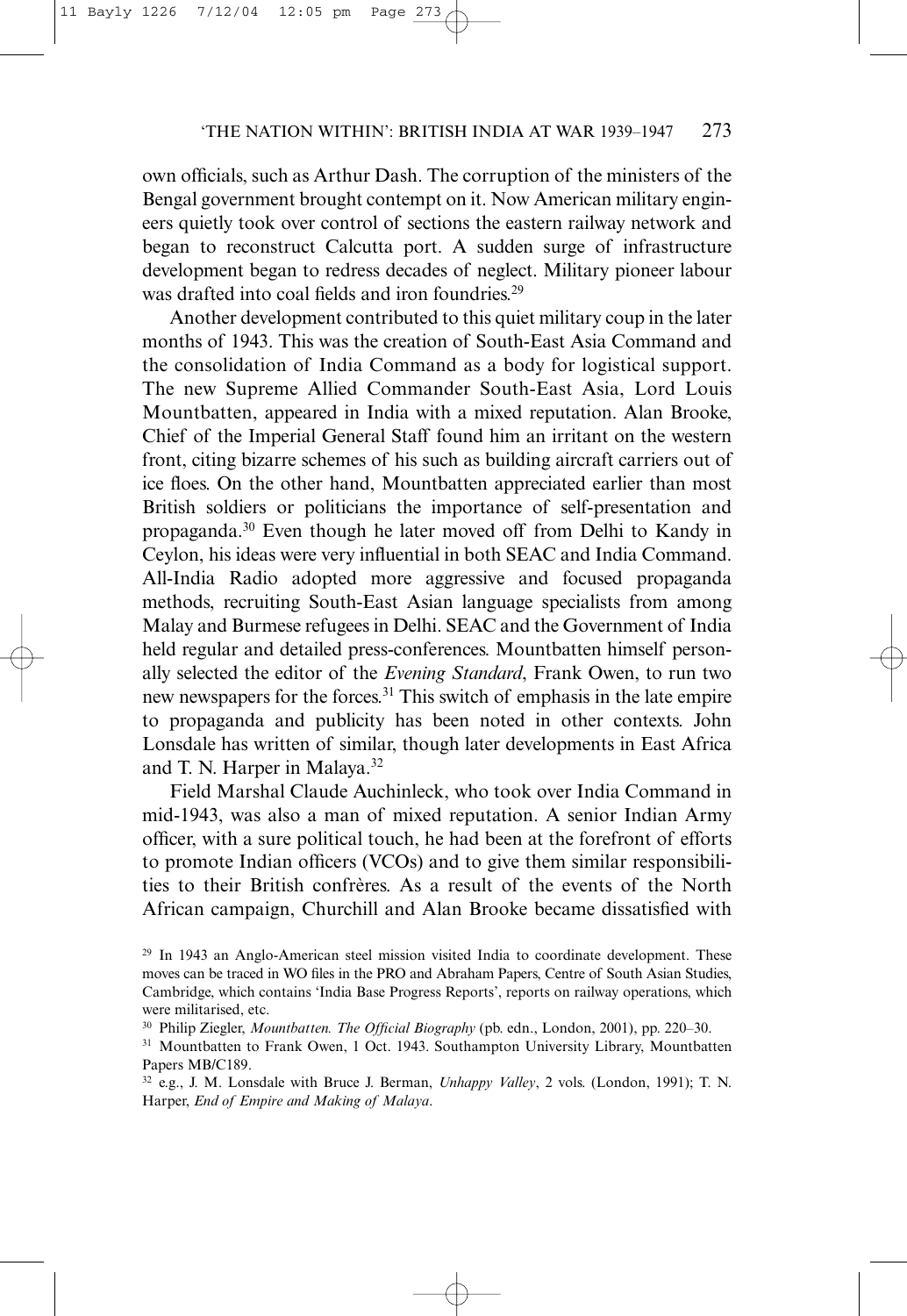Auchinleck's offensive capabilities and he was placed in a command whose function was apparently little more than to provide logistical support. Yet coordinating the efforts of British and Indian officers, training, supply and logistics, Auchinleck created a consensus for victory that complemented the coercion employed elsewhere. The Commander-in-Chief's new and highly political role was vital in neutralising even hostile opinion. He moved around India by air, visiting princely states and recruiting zones which were essential for the continued supply of men.<sup>33</sup> He met the Imam of the Delhi Jama Masjid and other Muslim leaders on a regular basis. After their release from prison, he brought senior Congress leaders, including Gandhi, to his house in central Delhi for talks. Auchinleck increased the intensity of propaganda efforts in the villages and secured improved pay and perquisites for the armed forces. He also expanded what were called 'josh groups' for the troops. These were battalion or unit level discussion groups, modelled on the practice in Gurkha regiments, which ranged over issues of morale, conditions and politics.<sup>34</sup> The idea was that British and Indian soldiers would talk to other Indian soldiers and confirm to each other the possibility of defeating the Japanese. The army was to be purged of the worst forms of racial segregation, at least on the war fronts, and Indian soldiers would be empowered as thinking individuals who were capable of taking the initiative without a lead from British officers. This policy worked so effectively that Indian troops were being drafted in to strengthen weak British units before 1945. This was the opposite of the philosophy and practice that had prevailed throughout the history of the British Indian army. There was, of course, a political price to pay. India Command forbade its commanding officers or the leaders of josh groups to denounce Gandhi and Nehru. They realised that, even if they disapproved of the Congress's stance on the war, most Hindu and Sikh troops, and even many Muslims, now regarded these men as national leaders.35 The Indian army had become a national army during the war, even if it remained politically neutral and wanted merely 'to get on with the job', as its survivors today insist in interview.

Propaganda, re-equipment and moral rearmament would have been of little use, had not the authorities been able to mobilise a military and

<sup>33</sup> Alexander Greenwood, *Field-Marshal Auchinleck* (Brockerscliffe, Durham, *c*.1981), p. 243. passim and John Connell, *Auchinleck*. *A Biography of Field-Marshal Sir Claude Auchinleck* (London, 1959), esp. pp. 745–88.

<sup>34</sup> Major General J. Cawthorn's note on anti-Japanese and anti-JIF propaganda, 10 Nov. 1943 OIOC, L/WS/1/1576.

<sup>35</sup> SEAC intelligence summary, 5 May 1944, OIOC, L/ WS/1/1433.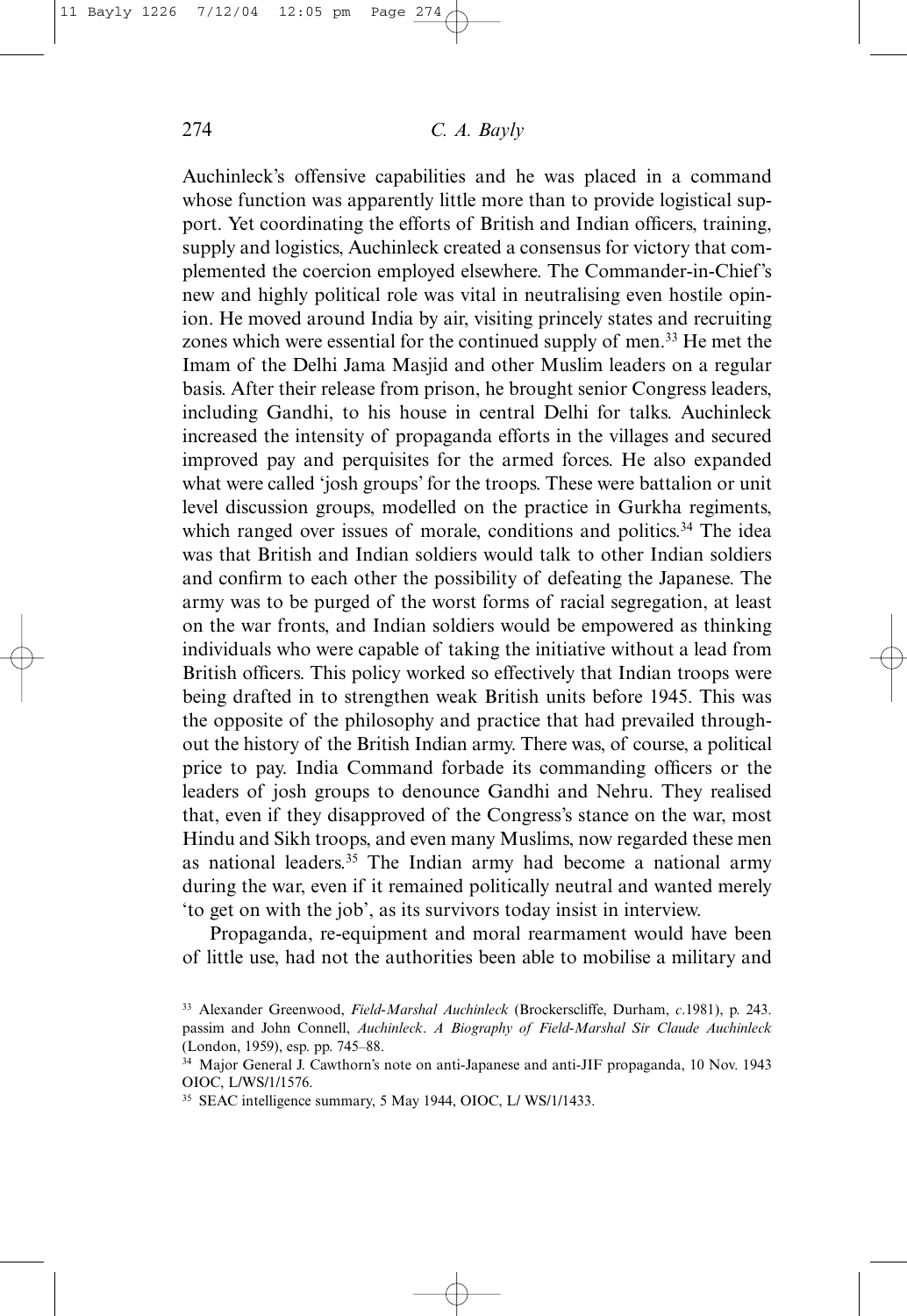civilian labour corps up to fifteen million strong. It is possible to show how this was done from the very detailed reports on recruitment and basic training which were produced by the authorities throughout the War. These leave little doubt that there was at times serious anti-British sentiment and economic distress even in the heartlands of 'Punjabi Mussulman' and Sikh recruitment in the Punjab and North West Frontier Province. A substantial number of that epitome of 'martial races', the Pathans, had been influenced by the pro-Congress Red Shirt movement led by Abdul Ghaffar Khan. Some historians and anthropologists, such as Mukulika Bannerjee, appear to explain the wartime surge in recruitment by arguing that notables and village leaders used force to procure unwilling recruits and suppress opposition.<sup>36</sup> There were doubtless examples of magnates who were too keen to fill their quotas and magnate groups, such as the Tiwana clan of the Punjab, certainly exercised favouritism, patronage and occasional coercion in the villages to keep recruitment flowing. Another, more sophisticated argument concentrates on what has been called the 'discursive loop' of martial race theory.37 The British were in constant dialogue with headmen and family heads in districts such as Rawalpindi, or the Nepal valleys, where more than forty per cent of the fighting age male cohort fought in the war. Boys were brought up to believe that family and personal honour depended on a military career. Returning from service, they would reiterate this belief, preparing the next generation for recruitment.

The vast mass of documentation available suggests that the argument of forced conscription explains a relatively limited part of the enlistment. The percentage incidence of desertion was, at less than five per cent, very low and remained so during the War. Decisions to send men into the forces were made in general not by big magnates, but by small peasant farmers with a tradition of military service.<sup>38</sup> Family honour was significant to the extent that the aim of service was to increase joint landholdings and to gain a better reputation and better marriage partners for the wider family group. But short and medium term economic influences were also critical. When the worst of the economic crisis of 1943 had passed, recruiting officers expressed the worry that the supply of good quality recruits was now drying up. Men could do very well from high agricultural prices and buy land without sending sons into the army or

<sup>36</sup> Mukulika Bannerji, *The Pathan Unarmed* (London, 2000).

<sup>&</sup>lt;sup>37</sup> I am grateful to Dr Jeevan Sing Deol for the application of this phrase.

<sup>&</sup>lt;sup>38</sup> Appendix C to SEAC intelligence summary, 21 July 1944, political activities and the Army, OIOC, L/WS/1/1433.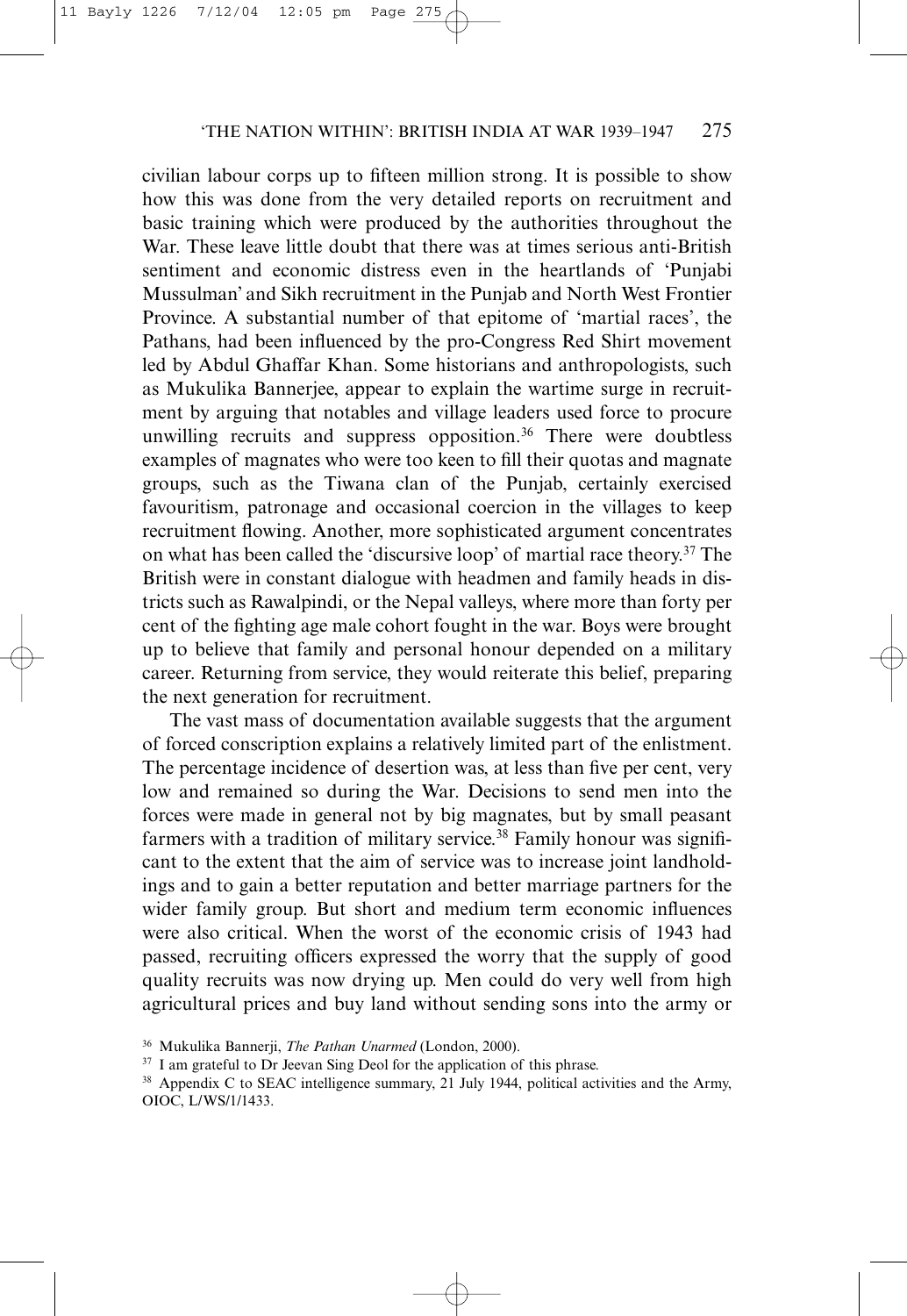serving themselves. Soldiers complained in 1944 that poor pay and perquisites were even lowering their clout on the marriage market. As pay and expenses were ratcheted up again towards the end of that year, recruitment also picked up.

Family honour and income may have been central to the recruitment decisions of peasant farmers, but letters and comments indicate that men were also thinking for themselves. The allure of learning new skills was increasingly important. As late as 1940, the Indian Army was very badly equipped. Most units had not even seen a Bren gun. Budgetary miserliness combined with an atavistic British reluctance to provide Indian soldiers with modern tools and weapons. The pressure of the Japanese war changed this. By 1943 armoured troop carriers and tanks were visiting Punjab villages.<sup>39</sup> Recruits were quickly taught to drive and trained in radio and signals procedures. The very recruitment drive itself exposed villages to new international influences. Recruitment vans were provided with gung-ho Hollywood films dubbed into Punjabi, Urdu and Gurkhali. The 'village uplift' enthusiast, Frank Brayne, helped popularise games amongst the troops.40 The British tried hard to interest village women in this new expertise. They felt that women would influence their male relatives to join up. The exposure of soldiers and their relatives in the villages to propaganda, military technology and news of the war fronts brought about a significant change in the mentalities of ordinary people in the major recruiting areas. This was by no means completely erased by the problems of demobilisation and the horrors of the Partition massacres. Many people were exposed to modern technology and communications for the first time. Others had their mental horizons irrevocably changed by wartime encounters. One villager recounted in a letter that he had met an Italian prisoner of war in Burma. The Punjabi was ashamed to hear that there was a school in every Italian village. He went home determined to build a school in his own village.

The recruitment of civilian labour during the later war years was of even greater significance in forcing social change. R. S. Chandavarkar, in particular, has argued that the control of labour was essential to the practice and rhetoric of British imperialism in India.<sup>41</sup> Now a vast new network of roads had to be punched into Burma from India and China. In addition, the 'backward linkages' in the transport and supply system

<sup>39</sup> F. Yeats-Brown, *Martial India* (London, 1945), p. 26.

<sup>40</sup> 'Pir Kaudi and Babbadi', Brayne Papers, OIOC, Mss Eur F 152/79.

<sup>41</sup> Rajnarayan S. Chandavarkar, *Imperial Power and Popular Politics. Class, resistance and the state in India* (Cambridge, 1998).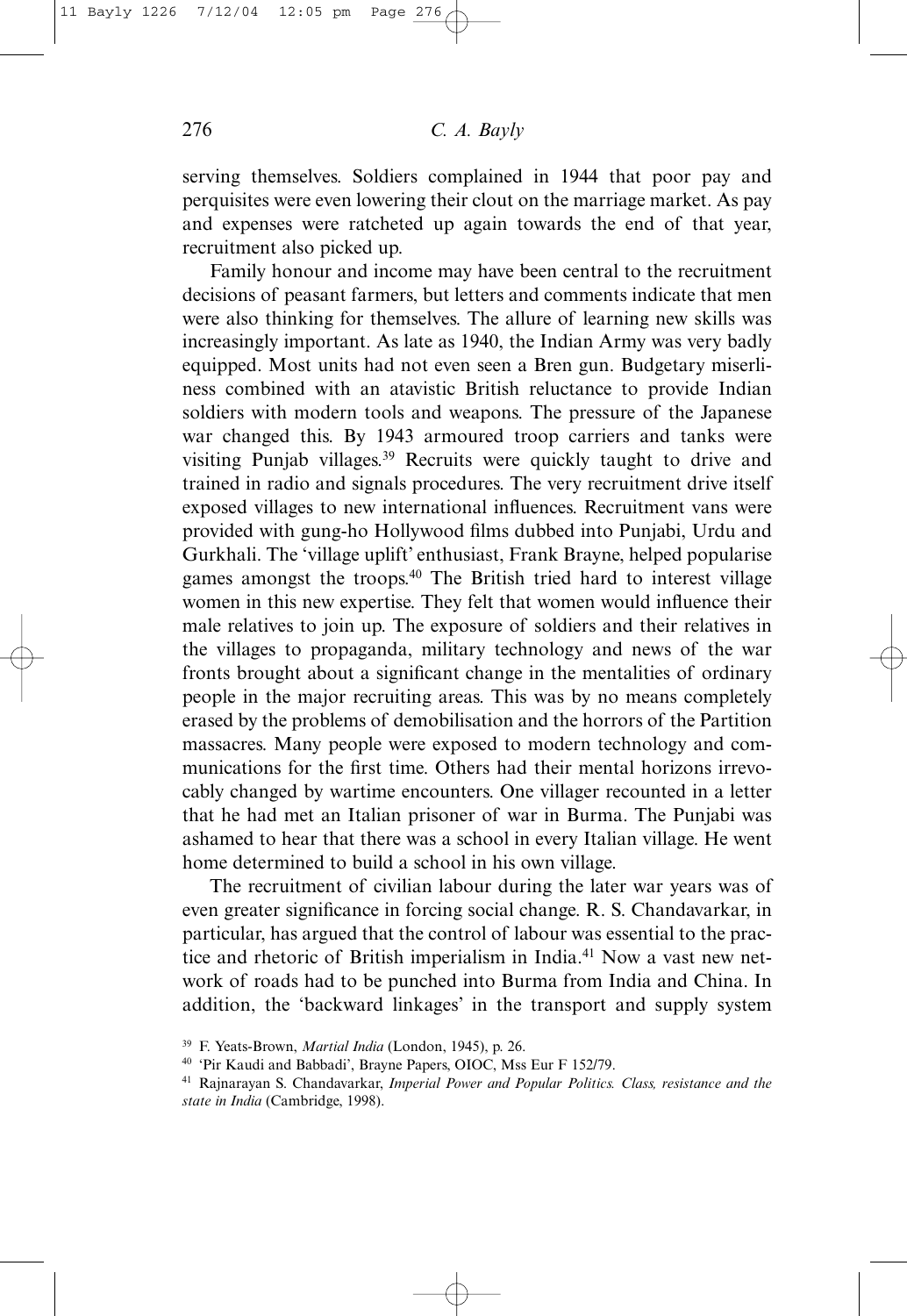across the whole subcontinent needed to be strengthened. Several million people were directly recruited into pioneer or civilian labour corps. But millions of others were indirectly touched by developments in the communication system and more intensive use of ports, coal mines and steelworks. India began for the first time to make body parts for tanks, aircraft and jeeps, creating a demand for semi-skilled as well as unskilled labour.<sup>42</sup> In order to satisfy this demand, the Indian Empire entrenched yet more deeply on existing reservoirs of labour power. At the same time, demand broadened to include large numbers of people, especially from 'tribal' and low-caste groups who had not previously appeared on the pan-Indian labour market. This provided a background for the political and social mobilisation of low-caste marginal people, including women, in the post-Independence period. It is striking that the 'untouchable' leader, B. R. Ambedkar, who became Member for Labour of the Viceroy's Executive Council, was put in charge of war mobilisation. In the Naga and Lushai hills of the east, citizen armies were recruited from tribal people which raised complex issues of control for both colonial and independent regimes.43 Colonial rule had depended in large part on the 'demobilisation' of society into disconnected fragments. Once the state began to develop economy and society, it was impossible to maintain control. Almost by definition, the state began to take the form of a national state.

The British Indian Empire did not really possess a society of white settlers or *colons* similar to the French in Indochina and Algeria who could be called on to provide indigenous labour during an imperial crisis. There was one exception to this: the Assam tea industry, which was one of the few slick, capitalist operations in the subcontinent. By the 1930s, most Assam tea plantation labour was drawn from marginal and tribal peoples far to the south in the Chota Nagpur area or in the Orissa hills.<sup>44</sup> The conditions of the coolies had improved somewhat in the early years of the century. Even British observers, however, compared the exploitation of this labour to the old American cotton plantations. Tea labourers, including women who were famed for dexterity with their hands, were effectively purchased from their families and headmen. They were subjected to quasi-military discipline and segregated off from the local Assamese.

<sup>42</sup> Geoffrey Tyson, *India Arms for Victory* (Allahabad, 1943), pp. 35 ff. Propaganda documents such as this should be viewed with scepticism, but not dismisssed completely.

<sup>43</sup> For a good example of this see the papers of A. G. McCall, OIOC, Mss Eur. E 361, which concern the Lushai Total Defence Scheme, modelled on the citizen militias of Scandinavia.

<sup>44</sup> The whole issue of labour for the tea estates can be followed in the Indian Tea Association Papers, OIOC, Mss Eur F 174.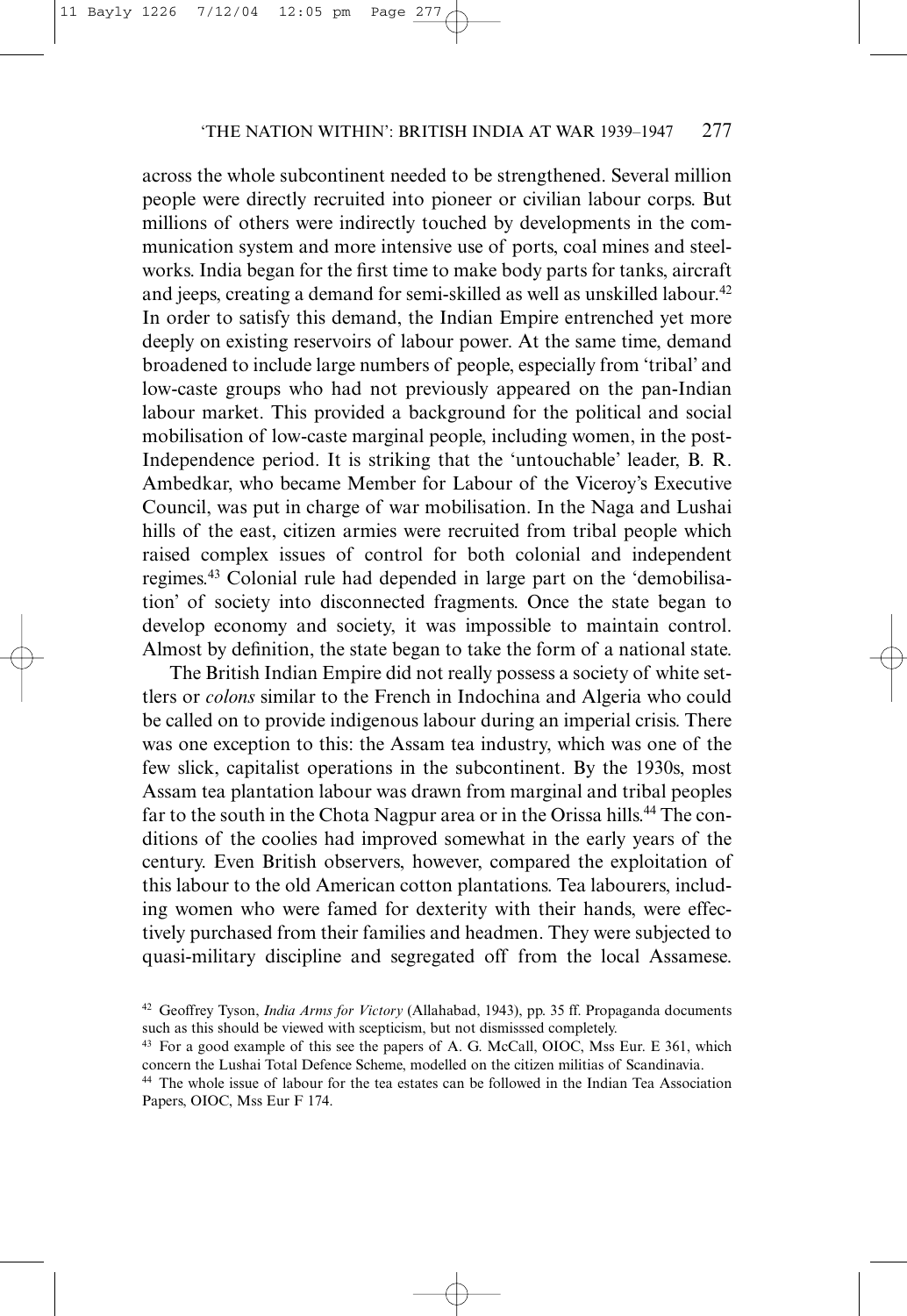Being illiterate, non-caste people in the main and wholly without political representation, they proved an endlessly malleable and cheap labour reserve. In 1942 and 1943, it was Assam tea workers along with low-caste coal workers from Bihar to the south who were drafted into military and civil public works schemes.45 Up to 300,000 of these workers were employed in pioneer labour corps at any one time. They often suffered intensely from malnutrition, malaria and exhaustion. In order to boost the supply from the central hills and the south intensive campaigns of recruitment were instituted. Key figures in these campaigns were retired Indian soldiers who had served during the First World War and local Christian missionaries, especially the Baptists, who were among the few Europeans who could speak the tribal languages.<sup>46</sup>

There were other examples of the 'super-exploitation' of labour pools which went back far into the history of the Raj. For instance, the princely states were called on to supply pioneer labour corps as well as troops. Puddukottai in the far south, which had been in alliance with the British since as early as 1744, was nearly denuded of male labour. Following their great rebellion of 1855–6, the Santal people had been moulded into a labour force for road building and estate work across south-east Bengal. In June 1943, the great Damodar Dam burst and threatened to cut India's only major rail-link from the west to Calcutta. At this critical juncture, the Santals provided 100,000 workers, men, women and children for the rebuilding programme.47

As in the case of the army, a relatively small number of small territories within the subcontinent had provided the vast bulk of its non-local civilian labour. But by 1942, as in the army, labour recruitment was expanding into wholly new areas. The roads and railways needed to carry nearly twice as much freight in 1943 as they had done in 1939. In addition, Indian labour was pathetically malnourished and weak. A Canadian team calculated that an Indian male labourer could expend only thirty per cent of the effort of a British male and only twenty-five per cent of a Canadian. Poverty and malnutrition, however, held the key to recruitment, too.48 The Bengal famine and poverty throughout much of the subcontinent threw thousands more people onto the labour market. War and

<sup>45</sup> For the role of the Indian Tea Association, see *Statesman*, 8 April 1942.

<sup>46</sup> 'The War effort in Orissa, 1941', CSAS, Ansorge Papers. In the hills above Cuttack Revd. E. M. Evans, Baptist Missionary and G. Udaygiri who had commanded a labour force in

Mesopotamia were key figures recruiting for the Auxiliary Pioneer Company.

<sup>47</sup> Margaret Stravridi Memoir, OIOC, Mss Eur., C 808, p. 6.

<sup>48</sup> 'Nutritional Survey of Indian troops', Appendix A, 12 Nov. 1943, PRO, WO 203/269.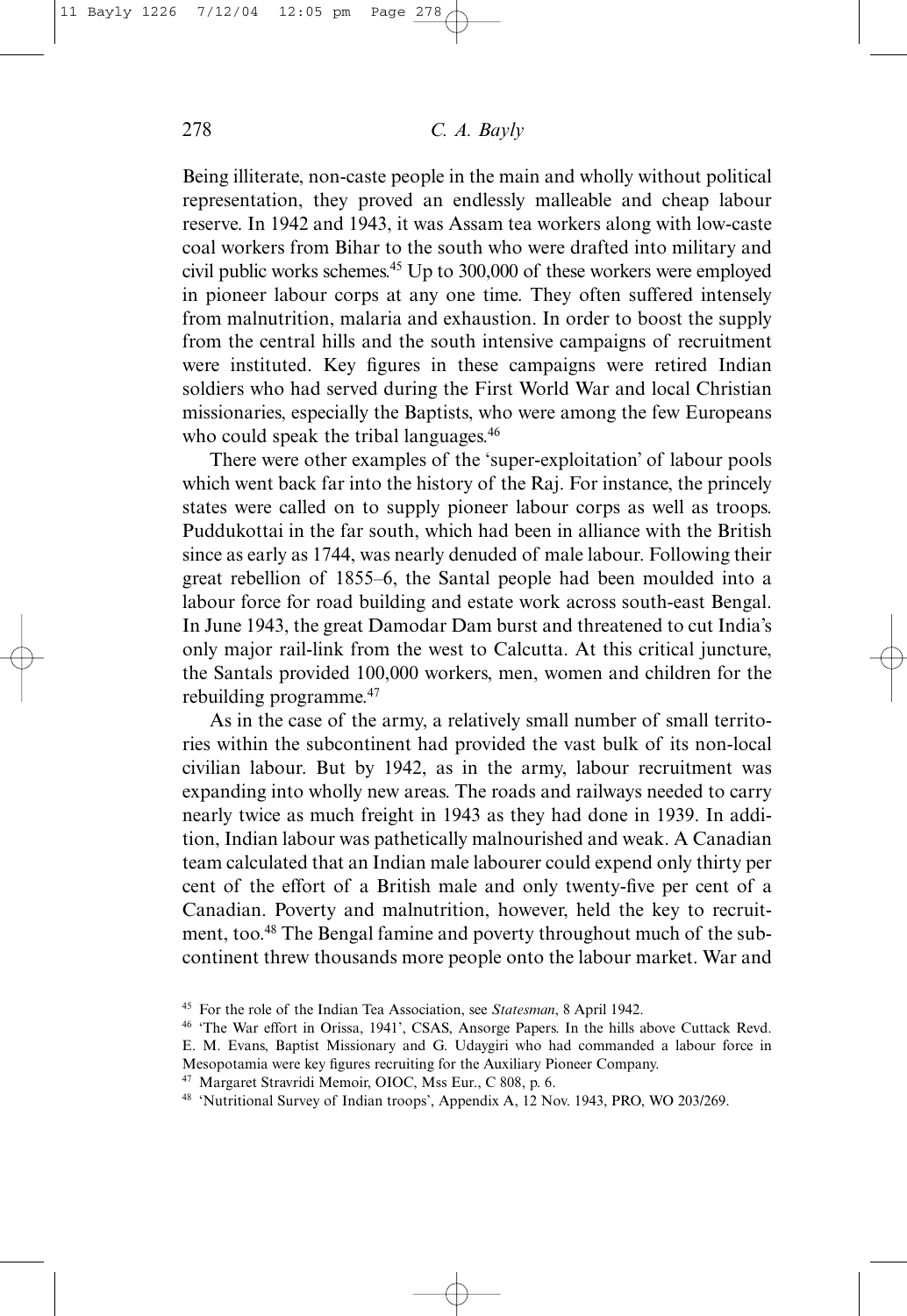increased communications pushed recruitment into hitherto isolated areas of Nagaland, the Kachin, Shan and Lushai Hills and the whole range of the Himalayan fringe. Hundreds of thousands of young women were enlisted in labour and service gangs. Bengali accounts indicate the existence of a vast sex trade to service both the labourers and the soldiers in base areas. British India had no such wartime institution as the Japanese 'comfort woman'. It did not need to have one, because poverty and free enterprise brought about the same result.

This is another area where the concentration on Partition and its riots has fragmented the history of India. The Indian social history of the poor has scarcely ventured beyond 1942. Labour historians generally treat wars as exceptions. Yet the harsh experience of labour during the war, in pioneer corps, in munitions factories, or even in local military levies on the frontiers, was critical in stimulating popular politics and the ideology of rights after Independence. The 1950s and 1960s generation of Indian anthropologists, such as F. G. Bailey, recorded rapid social changes among low caste and tribal groups.<sup>49</sup> The 'economic frontier' expanded. People became aware of Indian nationalism, socialism, democracy and the concept of individual rights. Old hierarchies of chiefs and headmen were undermined, as even quite poor people developed new skills and aspirations. Such a 'democratisation through practice' was as important as the effect of overt ideologies of social liberation propounded by politicians like the 'untouchable' leader B. R. Ambedkar. These changes can, in many cases, be attributed quite specifically to the effects of the Second World War.

The middle years of the War also saw rapid expansion of the technical professions in India. It may be that at the level of ideology the India of Jawaharlal Nehru looked to socialist planning. In terms of the practical application of science to resource mobilisation and people's experience of the modern, it was the War which provided the breakthrough. Before 1939, for instance, most Indians had regarded the nursing profession as a low-grade occupation, fit mainly for Eurasians, Christians or Hindu orphans and widows of the low castes. Despite nationalist ambivalence about support for the war effort, nursing became a patriotic duty for many middle-class Indian women after 1939. The number of trained nurses in India had already doubled between 1939 and 1943.<sup>50</sup> Universities

<sup>49</sup> F. G. Bailey, *Caste and the Economic Frontier* (Manchester, 1962).

<sup>50</sup> 'Trained Nurses Association of India, Annual Report, 1942–3', Diana Hartly Papers, Royal Commonwealth Society Collection, University Library, Cambridge.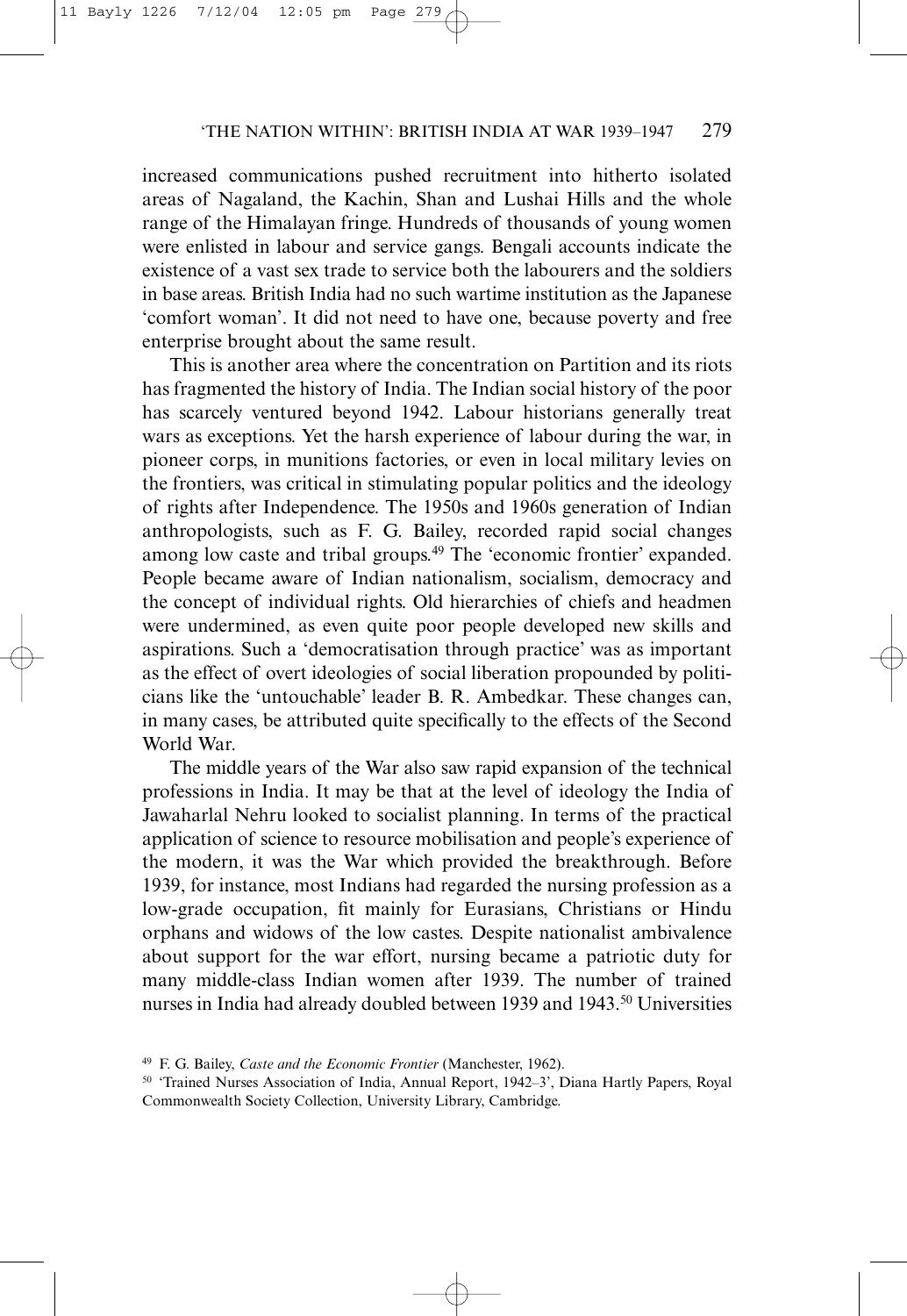initiated degree courses in nursing, while the supply of pharmacists and medical scientists increased greatly.51 The ideal of a democratic and equal citizenry, which was enshrined in Nehru's independent India, was spread through war work and wartime social service as well as through Congress demonstrations and self-education among nationalist detainees in British prisons.

This sudden step change in the development of expertise took place across the board, though it was very unbalanced. For instance, a new food canning industry took off in response to the need to provide clean food for soldiers on the front. The production of bottled beer trebled. New cigarette factories sprang up. The expansion of munitions plants greatly increased the supply of chemists and people with a wide range of metallurgical skills. Just as the Indian Army's war effort became a national effort more than it was an imperial effort in 1942–5, so too Indian business began to play an active and autonomous role over these years. British commercial operations and many older industries stagnated. Instead, it was the Tatas, Birlas and other commercial operations that both benefited from the war and became more and more important in planning its successful prosecution.<sup>52</sup> Commercial acumen and fear both came into play. People were well aware of the destruction that Japanese bombers had wreaked on the infrastructure of Hong Kong, Malaya and Burma. Even more frightening was the British 'scorched earth' campaign. This had set back Burma's economic development by a generation and its effects had been bitterly tasted in eastern Bengal. If Indians were generally excluded from the political management of the war, this was not true of its financial and commercial management in Calcutta, London and even Washington where the voices of Indian business were well represented. India's post-war planning regime took shape in 1944 and 1945 and Indian business made it clear to the government that this was to be a national regime within, at the very least, a Commonwealth Dominion.

This returns us finally to the issue of political obligation. The Raj's war was fought in the midst of repression and poverty. Yet it could not have been fought without some degree of political acquiescence and even assent on the part of the subject people, however circumscribed. There were relatively few natural 'loyalists'. Eurasians, people of mixed race, did, however, play this role and it was a vital one. They flooded into the

<sup>51</sup> T. K. Adranvala, 'Developments in Nursing 1947–57' in *Trained Nurses Association of India 50th Anniversary volume 1908–58* (Delhi, 1958), pp. 326–8, copy in Diana Hartly Papers.

<sup>52</sup> Medha M. Kudaisya, *The Life and Times of G. D. Birla* (Delhi, 2003), pp. 197–226.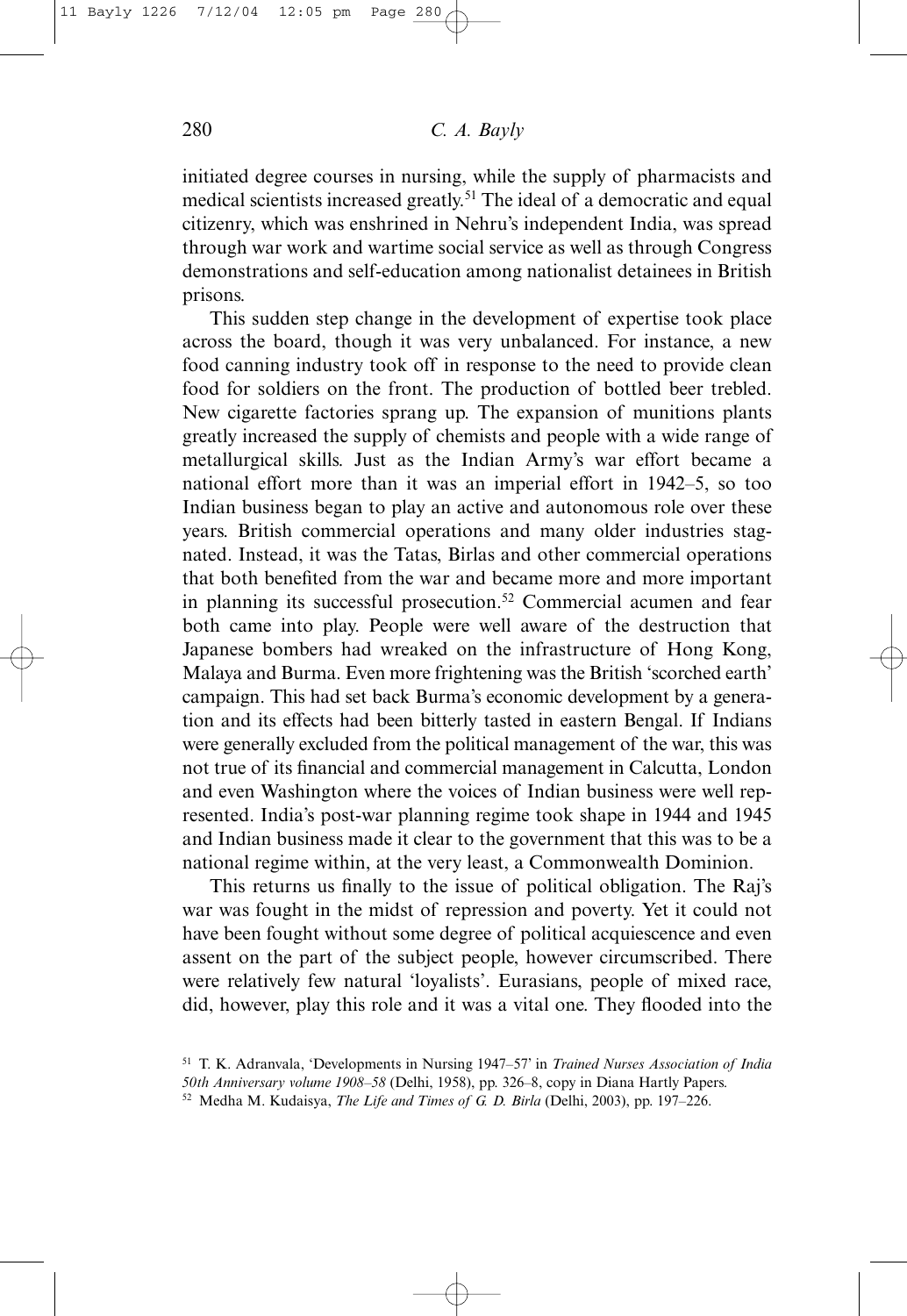technical services and armed forces, despite continued British disdain for them.53 The Anglo-Indians, as they called themselves were a critical element in colonial India, consistently underestimated by historians. On a small scale, they provide a parallel with patriotic nationalism in the British dominions. A second constituency was the old elites. Indian conservatives, of course, saw the writing on the wall and many, from the rulers of the princely states to ordinary zamindars (landholders), believed that the Raj would help them secure a better position for themselves, if they remained loyal and active through the war years. Neither the British abandonment of the princes nor the Indian National Congress's assault on the land-owning system in 1950–1 could have been foreseen in 1943 or 1944. At this date Indian politics still possessed a secular, liberal and right wing, anti-Communist and anti-populist ruling group, composed of lower level aristocracy, urban landowners and old bureaucratic and military families. That whole range of political opinion was pushed to the margins after 1947. But its fate was not inevitable. Its equivalent survived, after all, and remained cautiously aligned with the British in both Malaya and in the Pakistani Punjab. It is sometimes forgotten that British officers continued to serve in the Pakistan army until 1951.

Again, as in post-war Malaya, intercommunal antipathies gave support for the war effort an edge in some parts of the subcontinent. Several conservative mullahs in the Punjab and North West Frontier came to the point of declaring *jihad* against the Japanese for their supposed illtreatment of Muslims in South-East Asia.54 Other Muslims expressed hostility to the Indian National Army and restive Forward Bloc politicians in Bengal, whom they pretended to regard as Hindu communalists. As in Malaya, where conservative Chinese supported the Raj, the British also garnered support from the other end of the political spectrum, the Hindu right. Though it is now a matter of acute controversy in India, V. D. Savarkar and other leaders of the Hindu Mahasabha gave support, albeit conditional and ambiguous, to the war effort. Savarkar called on Hindus to enlist in regular and irregular forces in order to make Hindutva a 'nation in arms'.55 He almost directly paralleled the position taken by

<sup>53</sup> The crucial role of Anglo-Indians in the later British Raj is in grave need of study. Some preliminary material for the Second World War is available in a file on Anglo-Indians prepared for the Information Department of the Government of India, especially a pamphlet by Frank R. Anthony, MLA, *Will Britain Tarnish Her Honour?* (New Delhi, 1947), OIOC, L/I/1/627.

<sup>54</sup> e.g. Badshah Gul, spiritual leader of the Mohmand tribal area described the Japanese as enemies of Islam and stated that all Muslims' duty was to fight, *Statesman* (Calcutta) 9 April 1942. <sup>55</sup> *Amrita Bazaar Patrika*, 11 April 1942.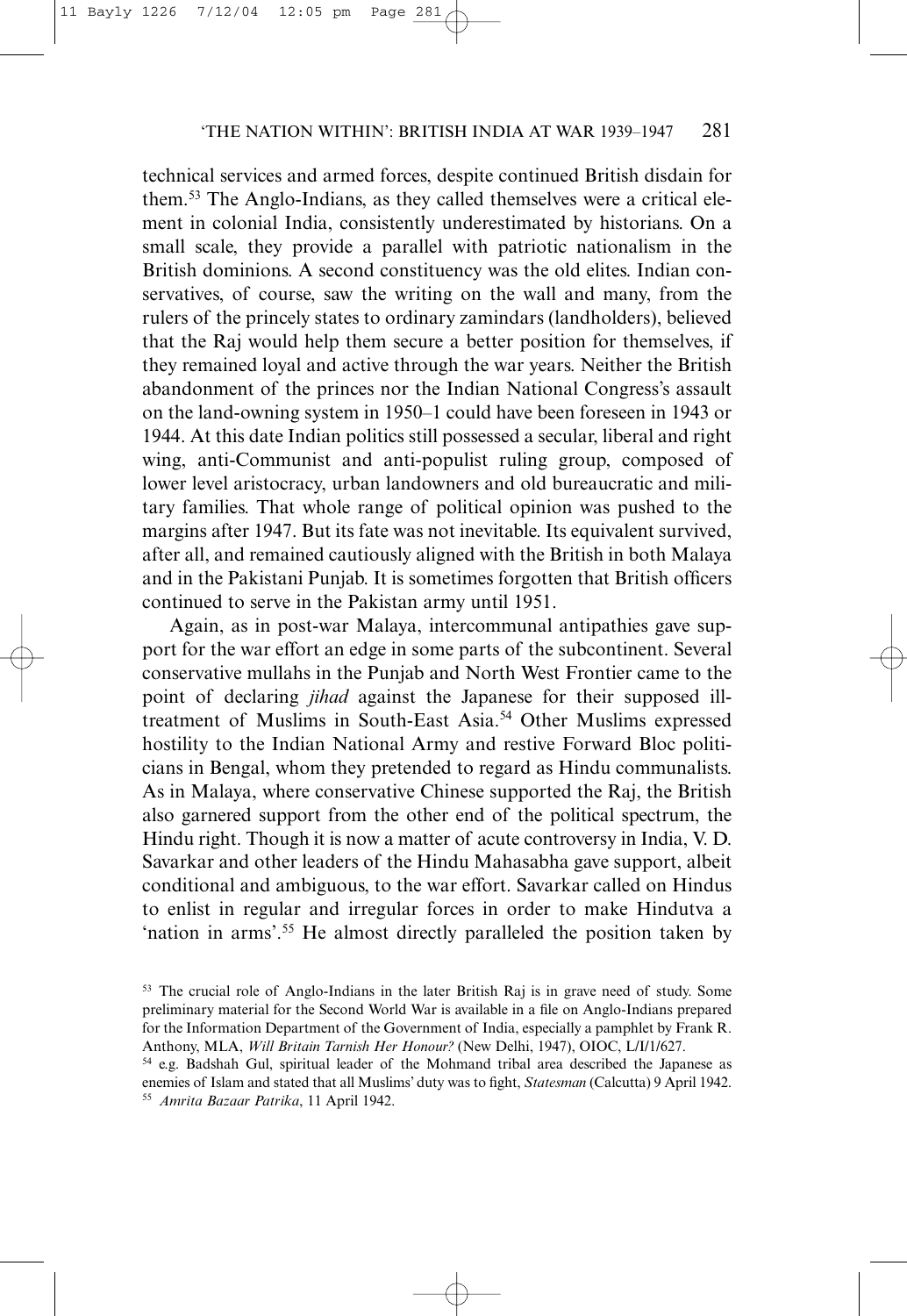Jinnah and the Muslim League. Equally, at the local level, Hindu right organisations were active in refugee and famine relief in 1942 and 1943, in air raid precautions and in associations for the support of Indian soldiers. The Right saw the opportunity of the imprisonment of Congress as a chance to colonise the attenuated wartime public sphere. Indian Communists and Socialists did the same.<sup>56</sup> By 1942 with the Stalingrad battle at its height, Moscow was beginning to whip Indian Communists into line. Their leaders were told that solidarity with the Soviet Union took precedence over the anti-colonial struggle, at least in the short and medium term. Public attitudes in Bengal, revealed in newspapers and censored letters, suggest that many left-leaning middle-class people had already come to that conclusion. The tacit alliance with the Japanese counselled by Bose's Forward Bloc made them uneasy when Communist and Guomindang supporters were engaged in a death struggle with the Axis in China. When Thein Pe, the Burmese Communist, appeared in Simla, urging Indians to support the Allies, it had little effect on Congress supporters, sullen and hostile after the Quit India repression.<sup>57</sup> But many Communists and, most significantly, labour union leaders, quietly made their peace with the British authorities.

These ideological fractures within India at war proved important for the future. Even after independence, the left was to remain split in complex ways between internationalists looking to Communist China, as Bose and his followers had looked to Japan, and Communist nationalists who were never able to transform regional into national power. To some extent, the Hindu right was also hamstrung by its wartime accommodation with the British. Nehru's Fabian socialism narrowly came through as the winner, not perhaps because it represented the 'natural ideology' of the Indian national movement, but in large part because of the polarisation and fragmentation brought about by war.

Yet there was something more, beyond conservatism, communalism and strategic political calculation, more even than widespread ideological distaste for the Axis powers among upper middle-class people. There was something, too, beyond formal ideological positions. The Raj survived to deliver its terminal counter-punch because of a phenomenon which is best called quotidian political obligation. This was not the same as loyal-

<sup>56</sup> e.g., Swami Sahajanand of the Kisan Sabha (Peasants Association) and member of the Forward Bloc was released from Jail and declared Hitler and Tojo were much worse than Churchill, *Statesman* (Calcutta), 26 March 1942.

<sup>57</sup> Thein Pe, 'Wartime Traveller' in R. H. Taylor, *Marxism and Resistance in Burma 1942–5* (Athens, Ohio, 1984), p. 135.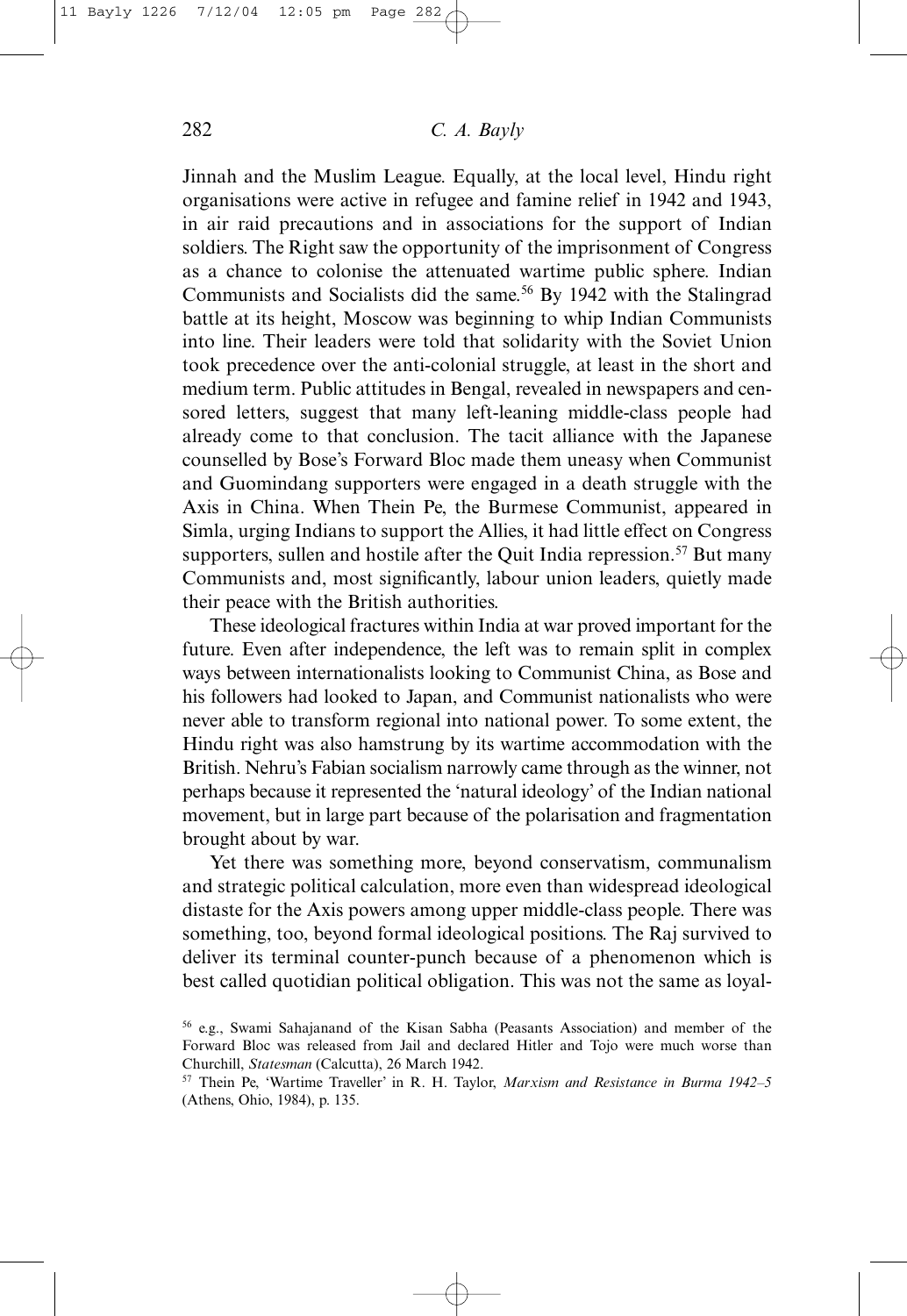ism. The British always exaggerated the degree to which even their most conservative Indian subjects felt loyalty to the Crown or the British connection. Instead, Indians felt a need to keep their polity and its segments functioning. For Indian officers to break their oath, or Indian members of the Civil Service to resign or go to jail with the Congressmen, would have required them to rupture the whole set of relationships, and not most importantly relations with the British, which made social life possible. There was little enthusiasm and no love for the Raj itself, but the idea of government and society itself had to be protected. Social chaos or Japanese invasion would have led to incalculable consequences, not least in intercommunal and intercaste conflict.

This explains the decision of Indian ICS, police and subordinate services personnel to hold the line in 1942. Privately, they argued bitterly with their British superiors and colleagues against the repression being put in train. This becomes very clear from the 1943 volume of *Towards Freedom*, contemporary documents edited by Partha Sarathi Gupta.<sup>58</sup> Coercion alone could not have kept money flowing into the war funds nor voluntary workers signing up far behind the lines. Ordinary people expected independence and wished to approach it with a functioning polity. A future Mau Mau general fighting in the King's East African Rifles was told by an Indian friend: 'We Indians are fighting for others in this war, but in return we have received a promise of independence when it ends.'59 Others, though, felt it their duty to support what they saw as India's national armies in the field. In the Punjab alone, 45,000 people worked in Air Raid Precautions and 3,000 carried out other types of voluntary war work. The pledge that they signed contained the following words: 'Because I am proud to be a citizen of India, I solemnly pledge myself to stamp out defeatism and to stamp out alarmist rumours, to face and defy every peril threatening India's national security and to work day by day in certain hope of victory.'60 This type of feeling spoke not of loyalism, but of a constrained nationalism. Attitudes such as this prevailed among middling and poor people, too. Deference and hope that the authorities would ultimately deliver something kept food riots at bay during 1943 and 1944.

<sup>58</sup> Partha Sarathi Gupta (ed.), *Towards Freedom. Documents on the movement for independence in India*, *1943–1944*, Part i (Delhi, 1997).

<sup>59</sup> Warahiu Itote, *Mau Mau General* (Nairobi, 1967), cited J. Ayo Langley, *Ideologies of Liberation in Black Africa, 1856–1970* (London, 1979), p. 413.

<sup>60</sup> 'War effort of the Punjab', DHP 30.5.46, Tiwana Papers, Southampton University Library, Ms 210/10.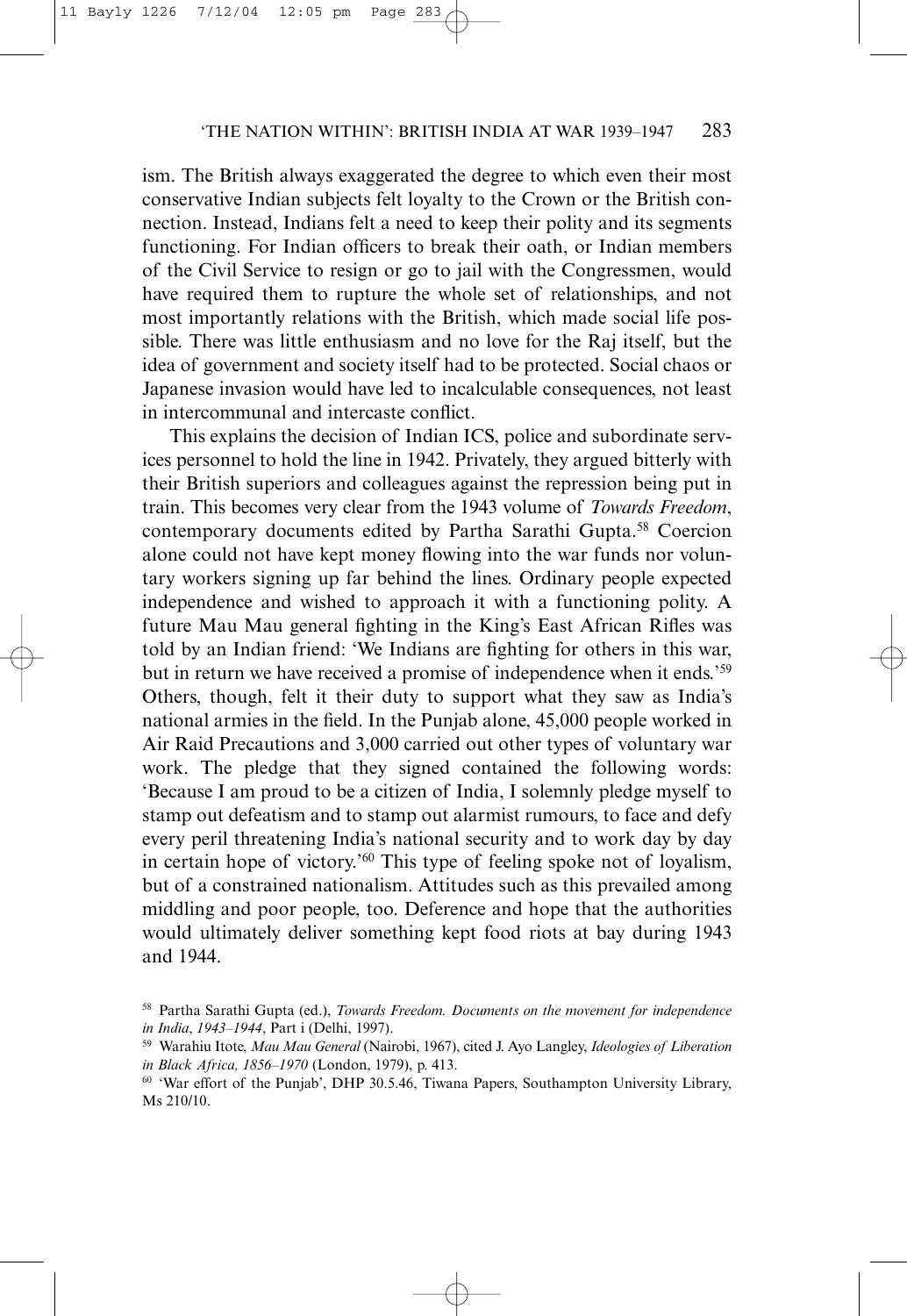It is important to stress that this national feeling by no means excluded a favourable attitude towards Subhas Chandra Bose and the Indian National Army. People's views of the INA were often ambivalent. But outside some parts of the Punjab and the North-West, even the British were forced to admit that the majority understood the motives of the INA soldiers, even if they felt, along with Gandhi and Nehru, that they were 'misguided patriots'. The ground-swell of opposition to putting them on trial was very great. Even conservative Indian lawyers believed that the British sovereignty had lapsed de facto in Malaya and Burma. A free Indian government was therefore quite legitimate and directly comparable, for instance, with de Gaulle's Free French Government. Again, this 'national feeling' was highly plastic. It was still not clear in 1944 and 1945 what type of a nation would emerge at the moment of independence, which most people, British and Indian, now believed to be very close. War work was not yet rigidly divided on communal lines. Many Indian Army regiments were mixed, including Hindus, Muslims and Sikhs, and josh groups were often equally heterogeneous. An irrevocable bifurcation of the Indian state into an Indian and a Pakistan element could not have been foreseen before the elections of the spring of 1946. But all these emotions and ideologies also co-existed with a strong desire to finish the war and to keep civil society functioning. Even many of the Congressmen languishing in jail tacitly accepted the need to avoid chaos. This is why the wave of industrial unrest in late 1945 and 1946 did not really presage an Indian revolution.

Here then, in the army 'getting on with its job', the civil services placing their obligation to society above their political feelings and in the patience and hope of ordinary people was the 'nation within'. As postcolonial historiography becomes more distant from the colonial period, the nature of political obligation at that time becomes more and more difficult to re-imagine. Neo-imperial historians still argue that colonised people often saw themselves as beneficiaries of imperial rule. Nationalist historians invoke repression, 'divide and rule', or the notion of elite hegemony, to explain the striking persistence of colonial government. All these positions over-privilege formal politics and the salience of abstract and activist ideology. Instead, the approach adopted by Gabriel Almond and the political scientists of the 1960s and 1970s still retains some theoretical relevance.61 The 'day-to-day' has its own ideologies. In segmented

<sup>61</sup> Gabriel A. Almond and James S. Coleman (eds.), *The Politics of Developing Societies* (Princeton, 1960); Gabriel A. Almond and Sidney Verba, *The Civic Culture. Political Attitudes and Democracy in Five Nations* (rev. edn., London, 1998).